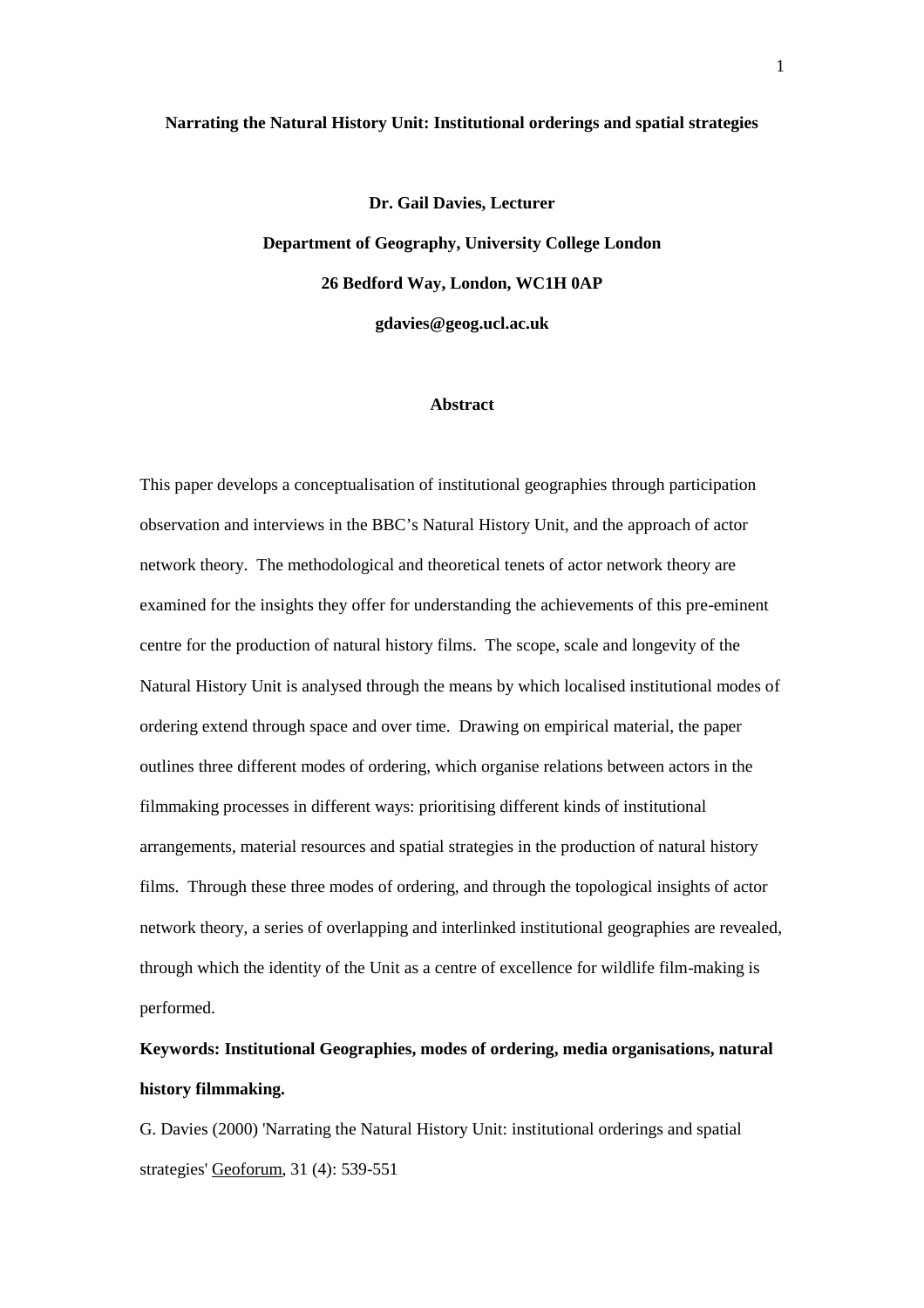### **Introduction**

In this paper, I give an account of the institutional performance and spatial achievements of natural history filmmaking. The paper considers how the spatial flows of natural history filmmaking, which direct images of wildlife from the field to the television set, are facilitated through the organising practices of natural history filmmakers. It draws upon my engagement with actor network theory and participant observation and interviews within the BBC's Natural History Unit (NHU) in Bristol. Natural history films are potent bearers of meanings about nature in contemporary culture. They construct a purified image of nature, separating the human and the animal, narrating stories of animal evolution and human discovery, gaining authority through their associations with science and the naturalism of their filmmaking techniques (Davies, 1998; Crowther, 1995; Whatmore, 1999b). The genre of wildlife programme making at the Natural History Unit has shifted subtly over its forty-year history. However, the continued success of programmes such as *Wildlife on One* (from 1977), the *Natural World* (from 1983), and David Attenborough series from *Life on Earth* (1979) through to *State of the Planet* (2000), demonstrate it has amazing endurance. In seeking to explain the scope, scale and longevity of this centre of filmmaking, I explore the means by which localised practices of filmmaking in the Unit are able to endure through time and extend over space. The NHU has, over time, achieved the distinctive and stable geography of a centre, concentrating the production and distribution of programmes from all over the world within the Unit in the UK.

My conception of these institutional geographies of natural history filmmaking draws upon geographical engagement with non-representational theories (Thrift, 1996), geographies of knowledge (Livingstone, 1995) and the organisational analysis of John Law (Law, 1994). It develops an understanding of the representational practices of the BBC's Natural History Unit through modes of ordering that fix flows of heterogeneous materials over multiple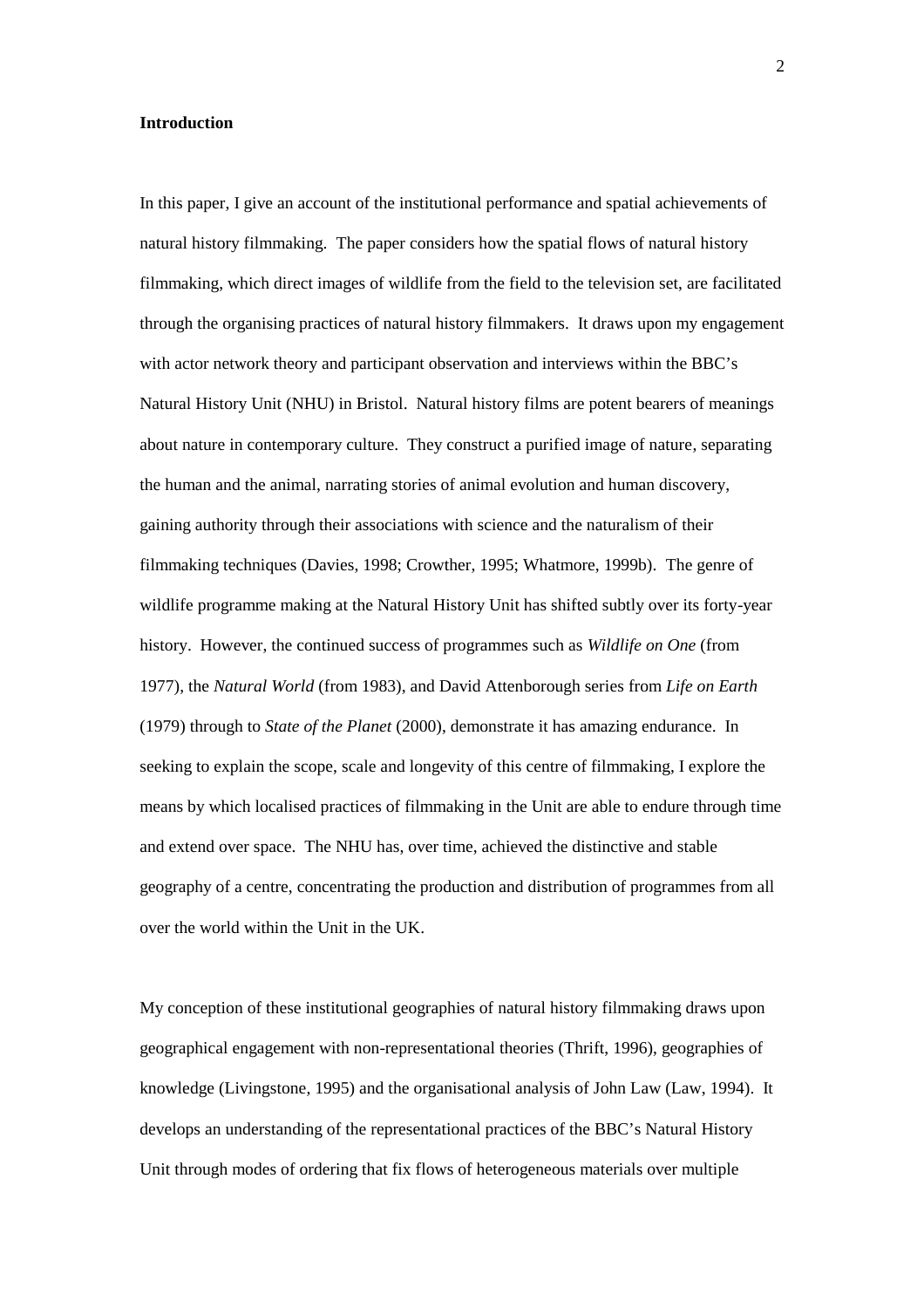spaces, creating and translating knowledges about natural history. I introduce three modes of ordering within the NHU which enable it to maintain the diverse relationships between individuals and resources that perform this institution. These orderings are narrated, debated and embodied by filmmakers and other actors involved in the processes of natural history filmmaking. The modes of ordering have a dual nature. They are both narratives of institutional history and devices of organisation, legitimation and authority in the practices of contemporary filmmaking. They are used to make sense of and validate different roles and associations within the Unit. Each mode of ordering has a spatial effect; constituting a different institutional geography which prioritises particular spaces in the production of natural history films and creates distinctive flows of material and information over space. Lastly, they function as resources which individuals mobilise in debates about the values and futures of natural history filmmaking and their own careers. Different modes of ordering enjoy prominence at different periods in the Unit's history and within individual career trajectories, but all are essential to understanding the contemporary form and dynamics of the networks that constitute the BBC Natural History Unit.

The paper is organised into six main sectors. Firstly, I explain the spacing or housing of the Natural History Unit. Secondly, I introduce my applications of actor network theory to the study of institutional geographies. The empirical sections of the paper introduce the many actors of natural history filmmaking and allow them to elaborate on the processes through which they organise their worlds. Three different modes of ordering emerge from these accounts: that of the amateur naturalist, the producer and the television manager. These modes of ordering play different roles in creating stability within the purified images of natural history programmes and the institutional achievements of the NHU. They are articulated through distinct historical periods, yet each has contemporary resonance in creating links between the actors and spaces in the networks of natural history. Finally, in concluding I demonstrate that through these three modes of ordering and the topological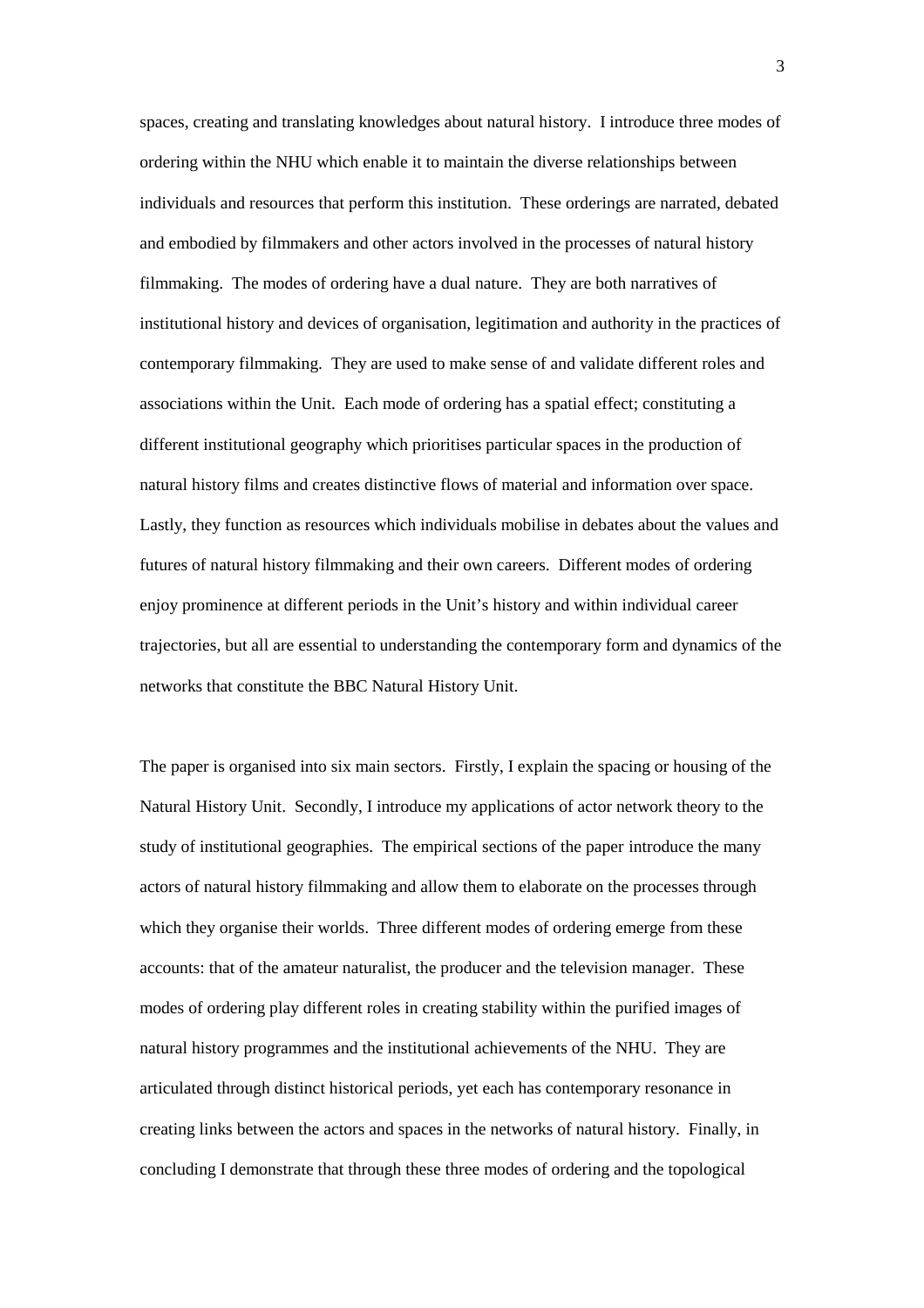insights of actor network theory a series of interlinked institutional geographies are revealed, through which the identity of the NHU as a centre of excellence for wildlife film-making is performed.

## **Introducing the Natural History Unit of the BBC**

The NHU is located in Bristol, part of the regional broadcasting facilities of BBC South. The Unit was founded in 1957 following collaborations between the radio producer Desmond Hawkins, newly relocated from London to Bristol after the war, and the broadcaster and naturalist Sir Peter Scott, involved in setting up the first Wildfowl and Wetlands Trust reserve at Slimbridge on the Severn Estuary. Historically, the Unit flourished at a distance from the arts and politics based administration of the BBC in London. It has nevertheless developed a pre-eminent position within public presentation and discussion of BBC programming; in the words of one filmmaker, 'we are the jewel in the BBC's crown' (John Sparks, 13.6.95). In 1992 BBC South was designated a Centre of Excellence for natural history filmmaking, a recognition of the achievements of the NHU and the continued commitment of the BBC to this genre<sup>1</sup>. Current head of department Alastair Fothergill explains, 'we are in a very lucky position because we combine two [sic] things for the BBC. One is audience figures and the other is public service broadcasting. We also attract money. So of all the factual departments we are very lucky' (Alastair Fothergill, 16.6.95).

The NHU is housed in a row of converted Victorian terraces, forming one side of the large block of land on Whiteladies Road occupied by BBC South. Access to the site is through imposing portals of renovated Georgian architecture, where you enter a spacious reception area and are led through a efflorescence of later building, housing canteens, editing suites, BBC South library facilities and press offices, to the NHU. With a security pass you can enter by the less assuming vehicle entrance, walking past car parks, post room and studios to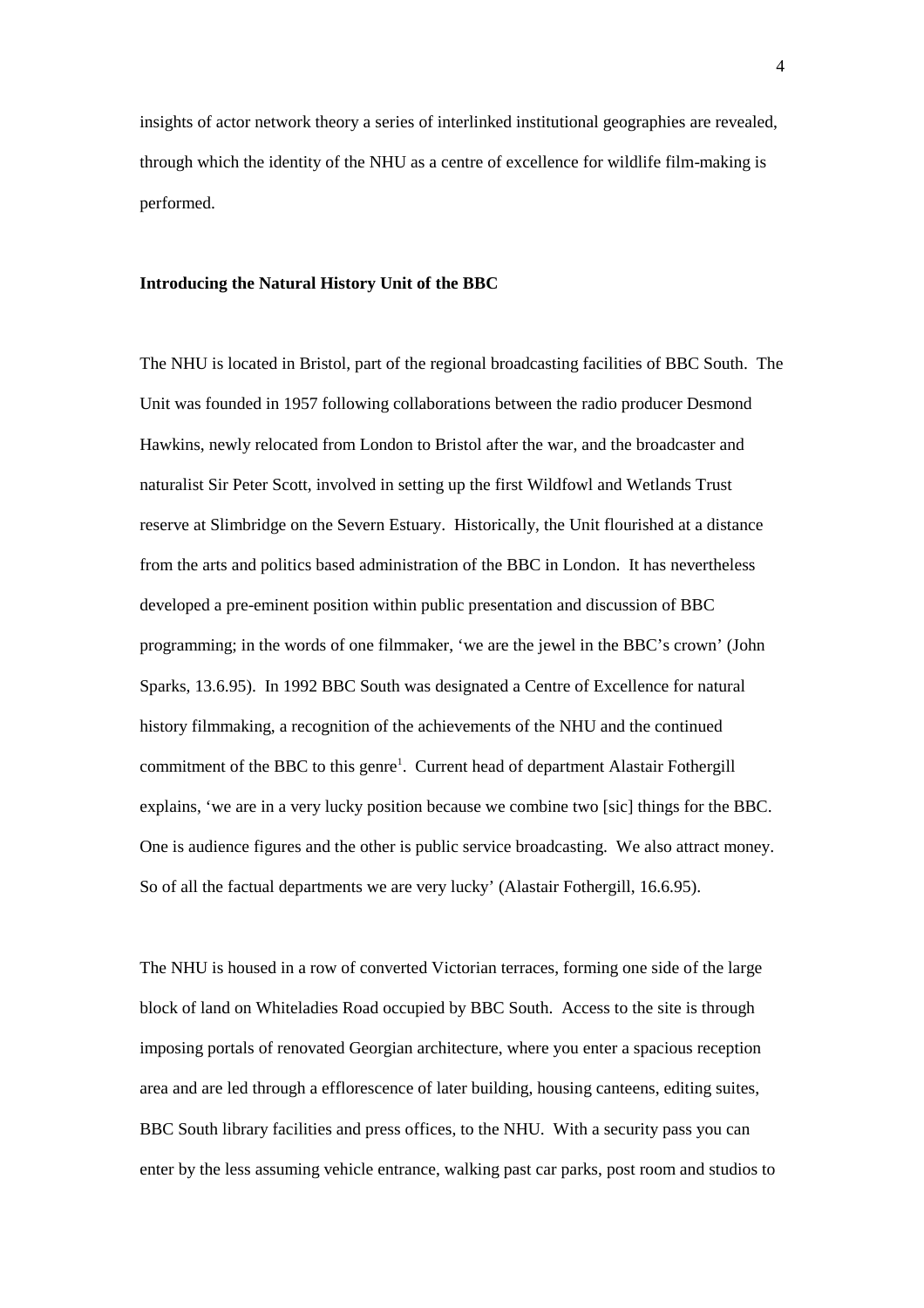the back door into the row of terraces housing the Unit. The interior of the Natural History Unit itself has no obvious reception or structure. The physical spacing of the Unit is fluid, with production offices for domestic television, radio programmes and overseas commissions chaotically dispersed throughout the interlinked buildings. These are established and dissolve according to the differing periodicity of programme production schedules.

The Unit houses about 200 people, many of whom will have spent their whole career within the Unit<sup>2</sup>. Few, however, will be in the buildings at any given time. Filming schedules require production assistants and directors to be in the field for one day to several weeks. Editing is completed in newly built facilities elsewhere on the BBC South site. Producers and managers are to be found at commissioning pitches, sales meetings or management gatherings in London, and across the globe. The stable points in this shifting geography are two rooms located opposite each other on the ground floor of the middle terrace: the offices of the head of Unit and the Unit library. Both are key sites around which other activities in the Unit are ordered, and both were important points for my entry into the worlds of natural history filmmaking.

Starting in 1994 and finishing in 1995 I spent ten months associated with the NHU in Bristol. I entered through the NHU film, sales and research library. From this point I traced the flows of ideas, expertise and film around the Unit as researchers, producers, managers, camera operators, technologies, and animals attempt to impose their order on others, and the implications for the images of nature that result. The importance of history to the Unit was emphasised through this point of access, where the Unit's collective identity is constructed and filed for future reference, story research and programme sales. With permission from the head of Unit I then moved out of the library, following various individuals and strands of programme making into production offices and management meetings. In tracing actors out of the library I encountered other ways through which the histories and current practices of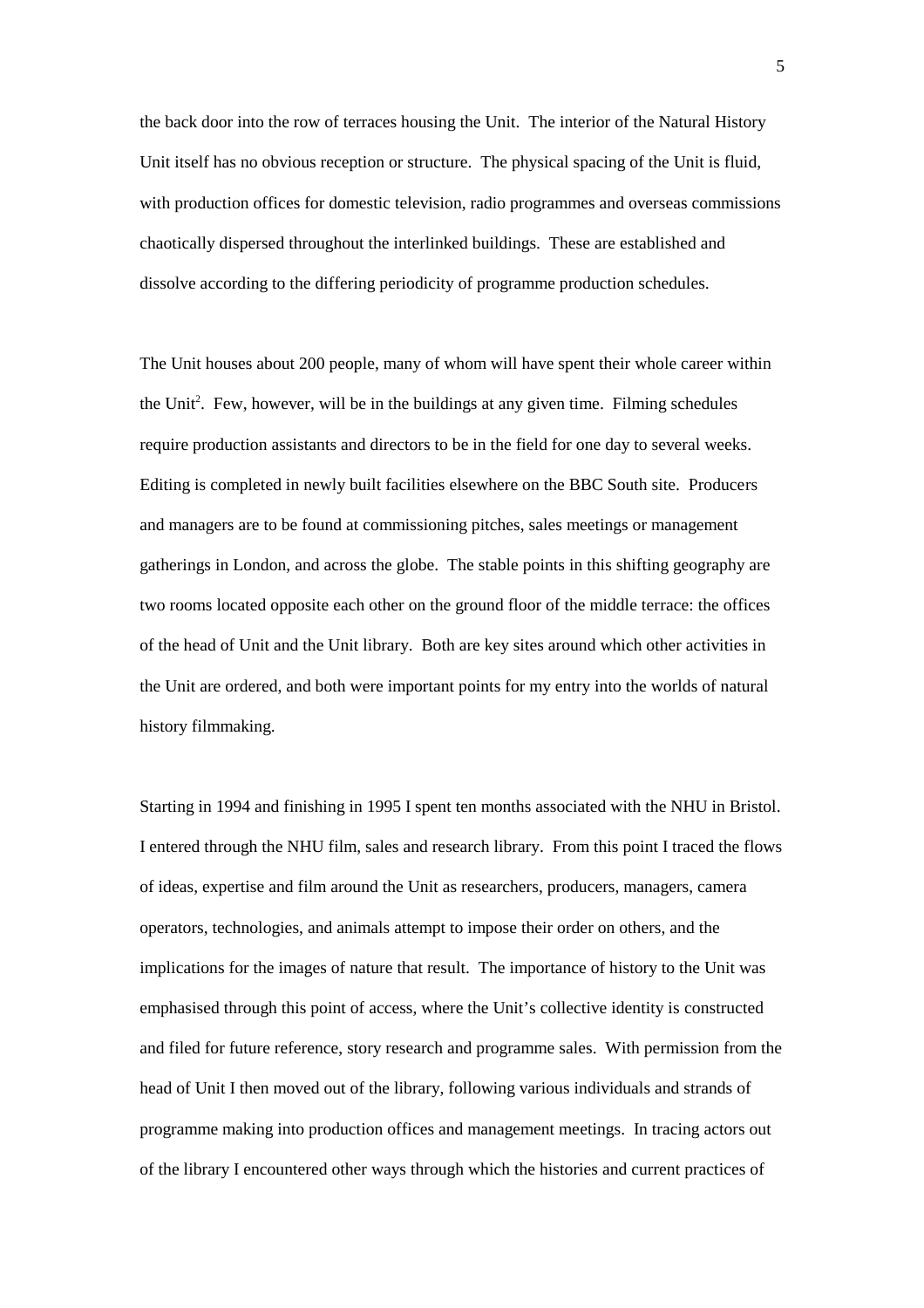filmmaking were interpreted and performed. The three stories about natural history filmmaking forming the empirical sections of this paper are those told to me through informal conversations and semi-structured interviews, recorded in archived documents at the Unit, and analysed through the language of actor network theory.

## **Network Analysis and Modes of Ordering**

Actor network theory is about decentring. It develops a strand of social theory that destabilises the subject in explanations of social organisation. Rather than starting from traditional sociological categories, such as institution, individual, economy or culture, it views these established tenets as the precarious achievements of potentially reversible patterns of association, or networks. Such distinctions are understood as effects or outcomes of situated practices. They are not given in the order of things, but emerge from a decentred network composed of all manner of actors and entities. The 'network' of actor network theory draws attention to the decentred subject in the networks through which social life are constituted. The 'actor' however, brings to mind the processes through which associations between entities are created. If networks are pools of order where relationships have achieved stability through space and time, it makes sense to ask how is this order created and through what strategies is it maintained. Work following actor network theory has tended to explore 'the struggle to centre and order from a centre' (Law, 1999), through 'centres of translation' or 'calculation' (Latour, 1987) within a decentred network. There is thus a tension between 'actor' and 'network' in actor network theory (Latour, 1999). This distinction is resonant with tensions between structure and agency more generally (Murdoch, 1997), and between individual and institution in organisational analysis (Chia, 1995). With its discussion of actors, networks, centres and decentring it recasts these often hierarchical relations within topological understandings. This has been the basis for criticisms of the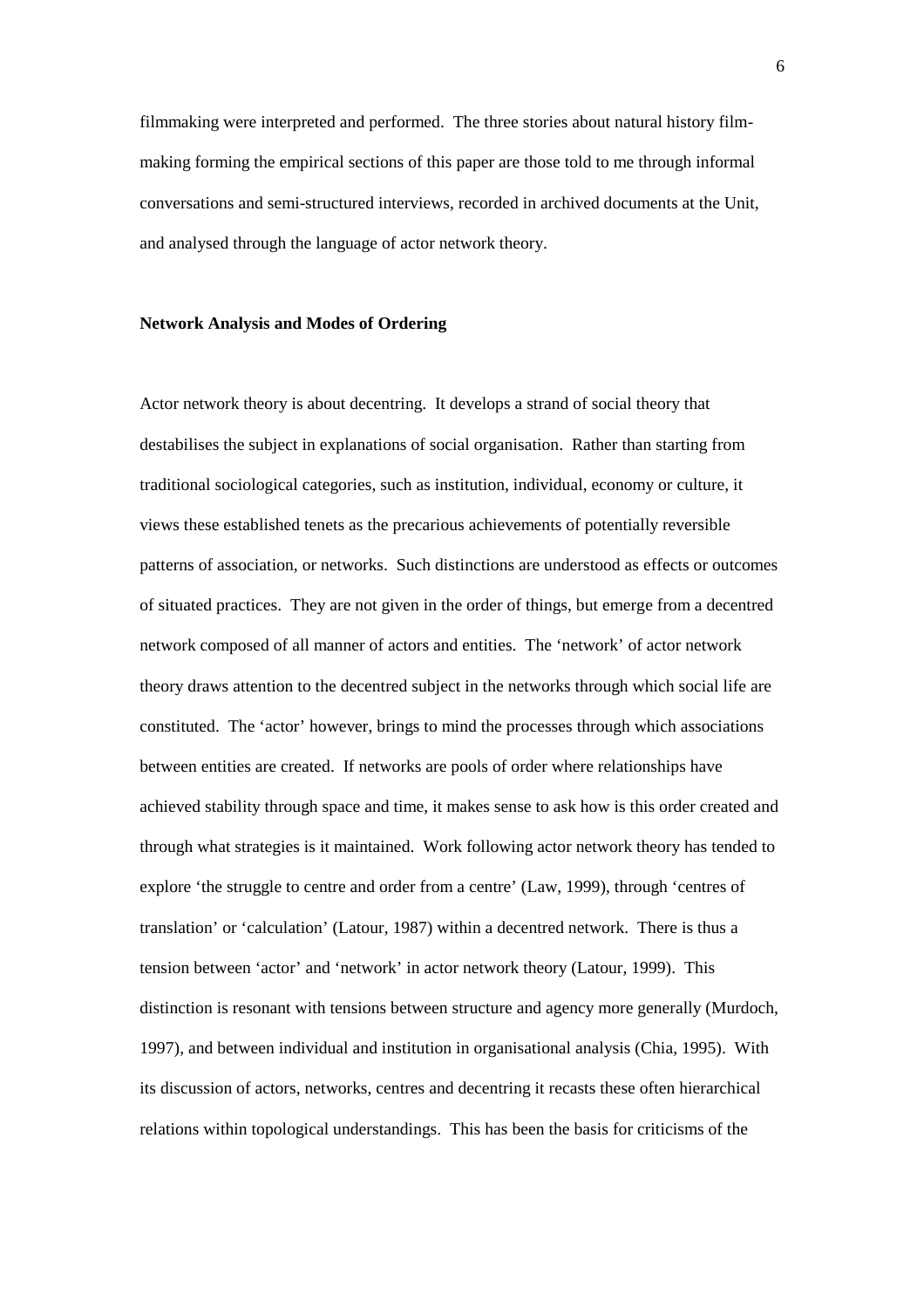levelling or non-political stance of actor network theory, but for an exploration of institutional geographies it is a potentially productive elision.

In its own terms it makes little sense to categorise and summarise a coherent body of literature that is actor network theory (or its convenient, but even more singular moniker ANT). Its proponents would rather see it is as a critical dialogue between a variety of positions including post structuralism, the sociology of scientific knowledge, feminist science studies, ethnomethodology, organisational analysis and, increasingly, human geography. (See for instance, the seminal works of Callon, 1986 and Latour 1987, 1993; and the geographical applications of Thrift, 1997 and Murdoch, 1997). In common, they ascribe to and extend the semiotic insights of post-structuralism on the relationality of meaning in language, to include the relationality of all entities. Variously called 'materialist semiotics' or 'relational materiality' this holds that all entities are produced in relations (Haraway, 1997; Law, 1994). Order, categories and entities emerge from relationships, they do not preexist them. For actor network theory the characteristics of entities and relations are contingent upon the configuration of each network<sup>3</sup>.

Actor network theory extends the register of semiotics beyond traditional concern with signification as linguistic ordering, to encompass all kinds of message bearers and material processes of inscription such as, technical devices, instruments, bodily capacities, habits and skills (Serres, 1995). It follows an explanatory logic based around verbs rather than nouns, concerned with the processes through which social life is performed, rather than describing moments of stasis. If entities are located within relations, then they are performed by, in and through these relations (Law, 1999). If relations do not hold fast by themselves they have to be performed, and much work on actor networks is concerned with how durability is achieved (see for example Latour 1988; Law, 1994; Whatmore and Thorne, 1998). The process of building and maintaining any network is a performance. Successful performances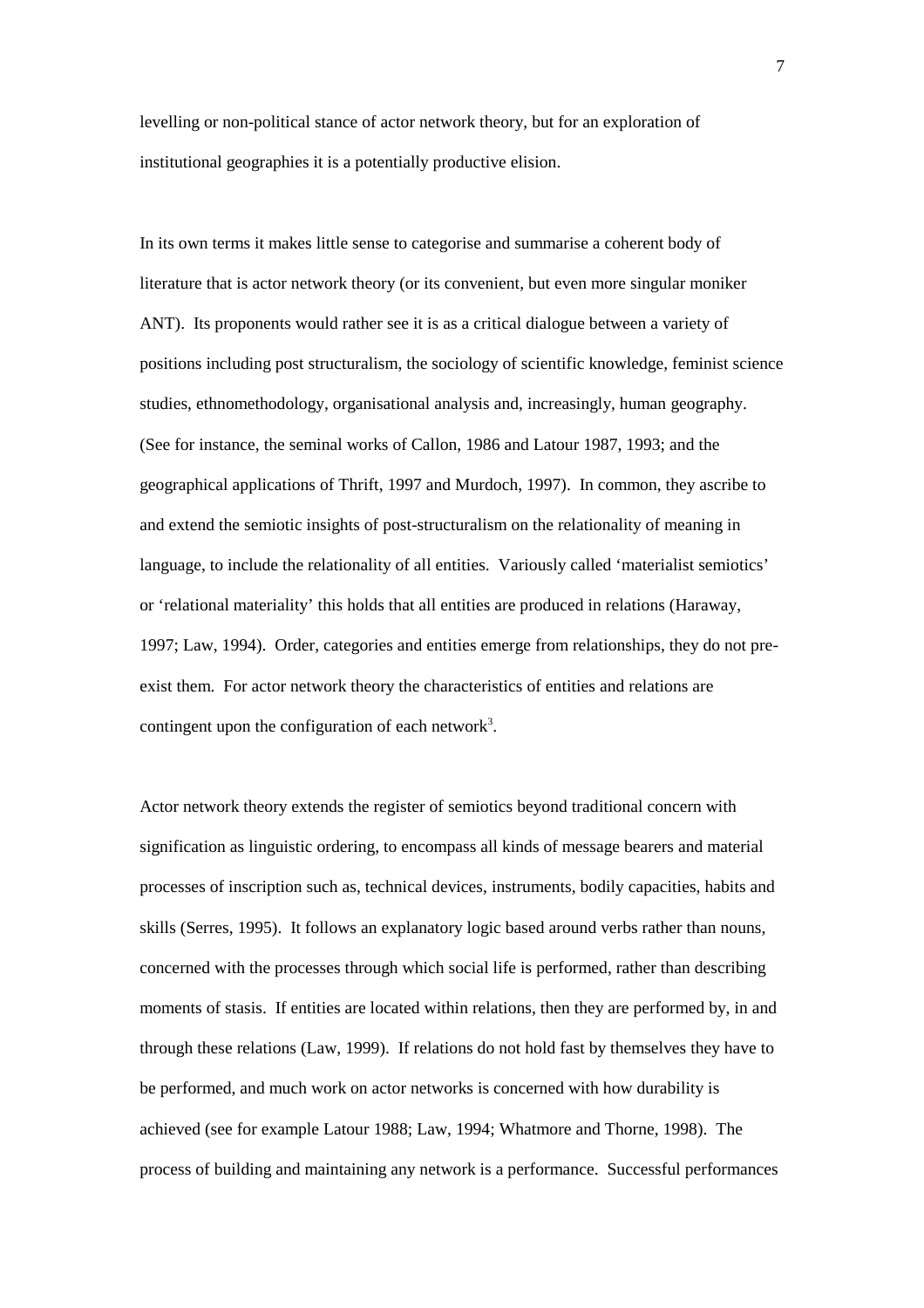require the raw material of network building to be put - and held - into place by being made to perform together.

The methods of actor network theory focus upon reconstructing interactions and positionalities, demanding an engagement with the living spaces of social life. The case study is the commonest exemplar of actor network theory. These include research on the production of knowledge within laboratories and research bodies (Latour, 1987; Law, 1994); government institutions and economic organisations (Latour, 1996; Hinchcliffe, 1996; Murdoch and Marsden, 1995); latterly incorporating a wide range of locations through which order is pursued in socio-technical networks or the hybridised relations between nature and culture (Bingham, 1996; Whatmore and Thorne, 1998; Whatmore, 1999a). These case studies are often approached historically. Since it is impossible to follow actors everywhere, networks have to be reconstructed retrospectively (Murdoch, 1994: 22). These histories look back to points prior to the stabilisation of networks, following the transformations of actors and entities in their construction. In this way contemporary order is not treated as given, but as the historical outcome of many different and negotiated processes of ordering (Law, 1994). The role of the researcher is to follow the actors, record what they are saying and trace their transformations. 'We let them show us where to look, what material they use in the course of network construction and how they come to be related to others' (Murdoch, 1994: 23). The achievements of the network are explored using the vocabulary of the actors that built them; the texts of actor network theory are hybrid, partially derived from the actors under study (Murdoch, 1994: 23), and partly through the practices of the researcher.

This approach to understanding the organisation of social life increasingly resonates with literature in organisation studies; part of an identified shift from modern to postmodern organisational analysis, or from distal to proximal modes of thinking (Chia, 1995; Cooper and Law, 1995). This duality is used to distinguish between modern or distal sociologies of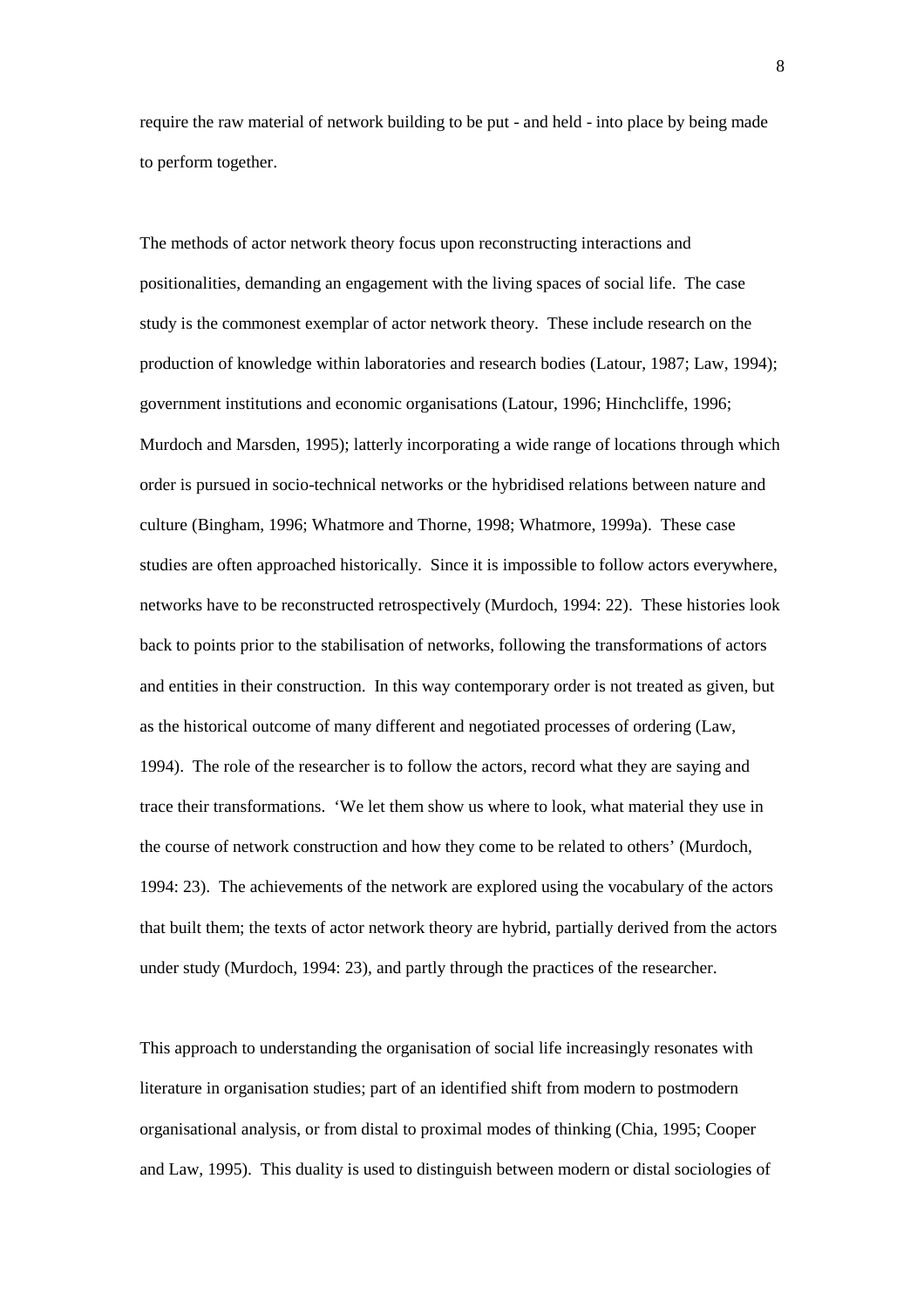'being' or static states which treat organisations as given entities, and proximal or postmodern sociologies of 'becoming' which privilege an ontology of movement and emergence. The latter challenges the very idea of an organisation itself. 'How does it come to acquire its apparently concrete status? What primary organizing process allows it to take the semblance of an "already constituted entity"?' (Chia, 1995: 595). Attention is directed to the local ordering which produces the phenomena of organisation. In his study of the Daresbury government research laboratory, Law draws attention to the multiple 'modes of ordering' that actors within the laboratory use to organise other actors around them (Law, 1994). These modes of ordering emerge from the stories people tell about the history of the laboratory, their responses to contemporary challenges, and the varied practices they perform. Different modes of ordering define the actors around them in particular ways; 'they attribute causes, date events, endow entities with qualities, classify actors' (Latour, 1988: 10). They construct certain kinds of network association through 'defining actors that surround them - what they want, what causes them, and the ways in which they can be weakened or linked together' (Latour, 1988:10). Modes of ordering are 'self-reflexive logics that are not simply told, performed and embodied in agents, but rather speak through, act and recursively organize the full range of social materials' (Law, 1994: 109). It is through these competing, but interlinked, modes of ordering that the institution of the Daresbury laboratory is performed.

Modes of ordering are thus more than mere stories; they actively organise relations and generate materials, including the role of non-human actors within networks. These nonhuman agents are important in considering how modes or ordering create pools of order from which wider organisation emerges. The orderings of individual human agents are limited in scope to interactions within one location (Strum and Latour, 1987). Non-human agents, given meaning within locations and incorporated within networks, have the potential to imbue them with stability by enabling localised orderings to organise others distant in time and space. Actor network theory suggests that numerous inter-connected agents, variously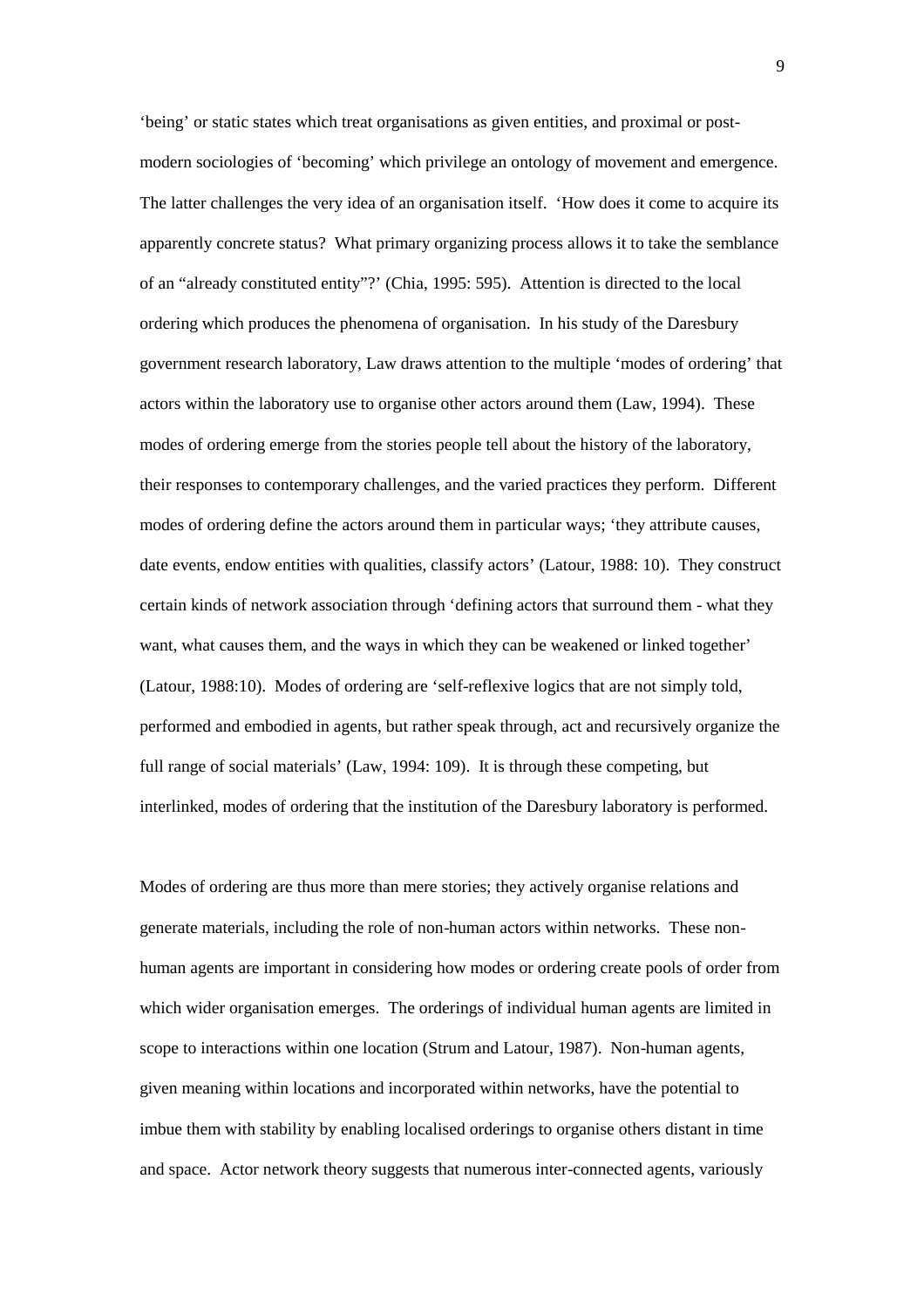composed of biological, mechanical and habitual properties and collective capacities configure social life. By combing the insights of actor network theory with a 'postmodern turn' in organisational analysis, institutions can be viewed as heterogeneous networks, created through reflexive and recursive modes of orderings, enabling as well as disciplining, but always in a process of becoming.

This approach has implications for a geographical conception of institutions. Modes of ordering have spatial dimensions: 'they may have effects of size' (Law, 1994: 110), and 'they may generate and perform distributions' (Law, 1994; 111). Geographers have explored the essential spatiality of actor network theory (Murdoch, 1997; 1998). This is evident through its methodological focus on material and social practices in place, and theoretical explanation derived from localised orderings and situated knowledges. Secondly, actor network theory explores how local orderings extend over space; spatialities are brought into being from the actors located within them. Complex geometries are achieved through the associations of human and non-human actors as they order others around them. Any assessment of spatial qualities is simultaneously an assessment of network relations. As Murdoch explains, actor network theory insists that spatial analysis is also network analysis (Murdoch, 1997: 332). By constructing relations between entities in different ways, each modes of ordering can be seen to embody a different spatial logic, privileging locations within organisations and generating different spatial effects.

These simultaneously located and spatialised modes of ordering are a valuable route into understanding discussions of the historic and contemporary forms of the NHU. Three particularly commanding narratives emerge in the stories of natural history filmmaking told to me. Each tells a coherent story about the associations of natural history filmmaking and the institutional development of the NHU. Each represents a different mode of belonging to the Unit and performs a distinct ordering of the practices and technologies of natural history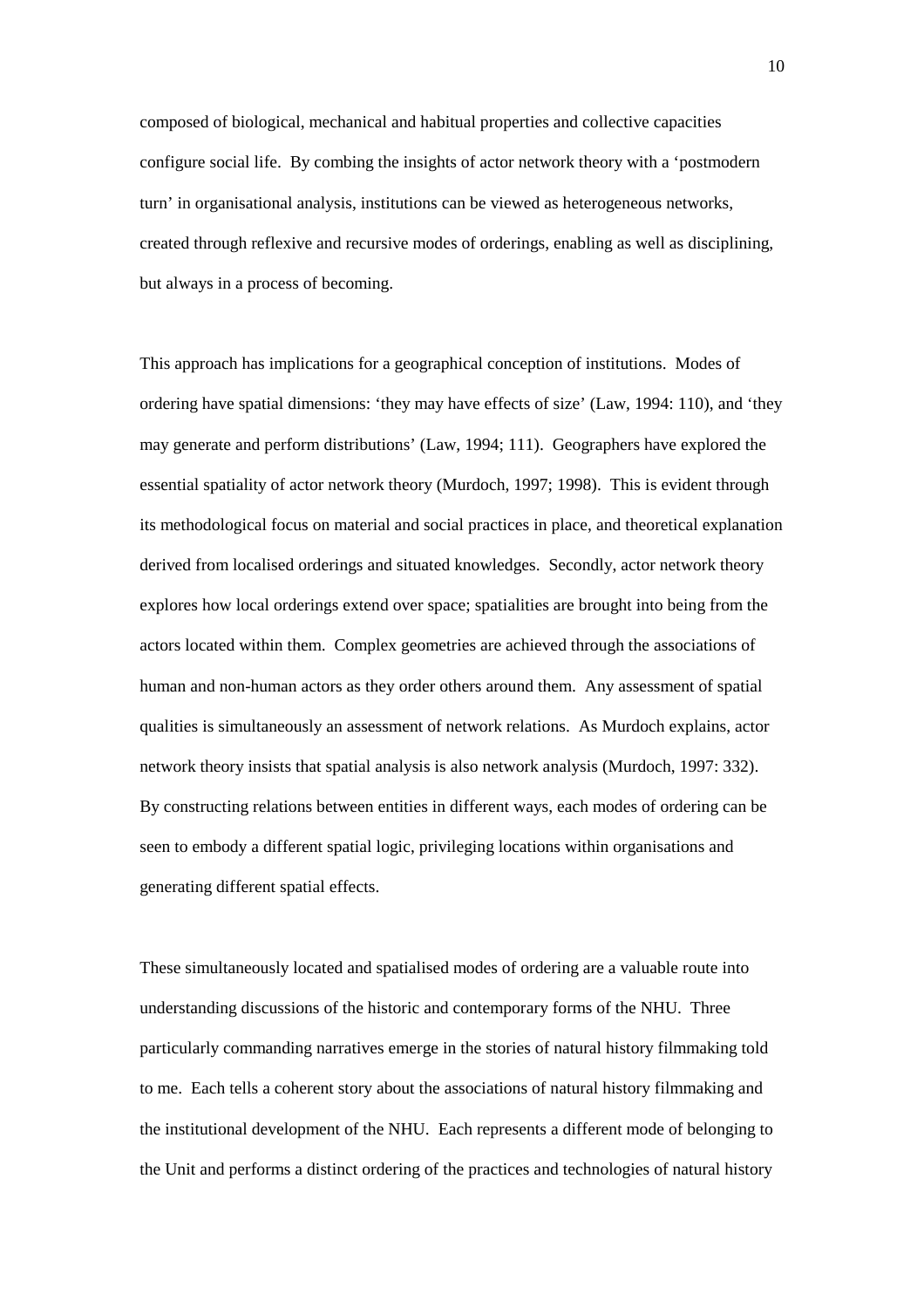filmmaking. They are articulated historically, for these modes of ordering are given shape and significance through their association with key moments in the development of the Unit. However, their legacy is not merely historic. John Law suggests that successful ordering requires workable representations (1994: 25) and these stories are essential discourses in legitimating contemporary relations of natural history filmmaking. These stories are rehearsed around distinct roles in the production sequence; however, each mode of ordering has implications for every stage of the production process. Individuals may perform each of these modes of ordering at particular stages in their career. Finally, these modes of ordering are not only discursive, but also material. Although represented here in the conversations of filmmakers, these narratives have non-linguistic equivalents in the roles, spaces and material processes within which narrators would locate themselves<sup>4</sup>. Together the orderings of the amateur naturalist, producer and manager secure translations between diverse actors and perform overlapping institutional geographies, constituting the stable actor networks of natural history filmmaking centred on the NHU.

## **The amateur naturalist film-maker**

'I reckon the best wildlife films have always been made by people who were best with their subjects, who were right up to their necks in it. People like Eric Ashby - I think he is the classic example of the Desmond Hawkins technique, of a *real* person who is completely at home with his subject. You can call him an amateur film-maker if you like, but by the time you put him through the editing and production process I think his material is as good as anyone's. And the reason is that he is prepared to spend a great deal of time setting it up, his foxes are *real* foxes.'

(Tony Soper, quoted in *Wildlife Jubilee*, 1982: 7, emphasis added)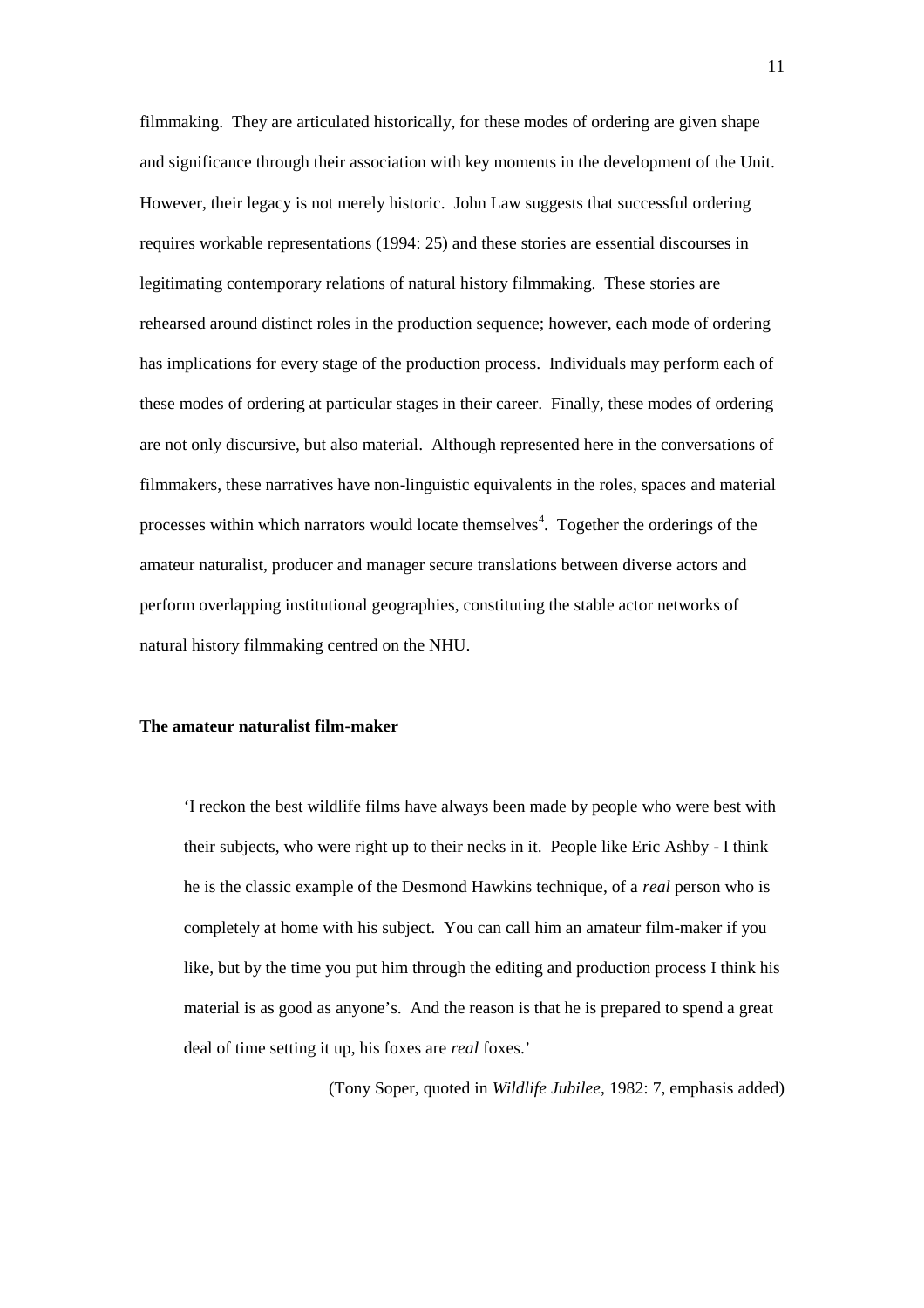One of the founding members of the Unit, Tony Soper, provides an introduction to the period, people, places and values embodied for the first mode of ordering I discuss. The role of the amateur naturalist filmmaker is most often articulated through reference to early post war natural history filmmaking. This period of programme making, and the identity of the naturalist filmmaker, tells of the educational ethos and naturalist skills originating the capture of images of animals for broadcast on television. The public service broadcasting values of early television, and belief in promotion of scientific citizenship provided opportunities for the radio producer Desmond Hawkins to exploit his links to the natural history community and establish a space for the presentation of natural history on television. Programmes that epitomise this period valorise the scientific discoveries of European ethology and mirror the aesthetic of close detachment championed by the Collins *New Naturalist s*eries (Matless, 1998: 228). Programmes were valued not for their financial achievements or audience ratings, but for the contributions they made to a more moral order of science and citizenship, increasing and communicating knowledges about the natural world through the visual medium of television.

What is stressed in the ordering practice of the naturalist filmmaker is the importance of field craft, the relationship with the animal in the wild, collaborations with scientists, and transmitting an enthusiasm for this vision of nature to the public. This mode of ordering emphasises time and immersion in the subjects of natural history by 'real' people, who are not only skilled in filming, but also experts on their subjects, with the naturalist's ability to observe the natural behaviour of wild animals in the field. The animals are 'real' animals, located in their natural habitat, as opposed to filmed in the studio or zoo. Direct experience with animals in the field is highly valued as a personal experience, as well as constituting a privileged site for the generation of knowledge about animal behaviour and a guarantor of the authenticity of film footage. (See Haraway, 1989, for a discussion of film and the empirical field tradition in primatology). Although articulated around discussions of the earliest period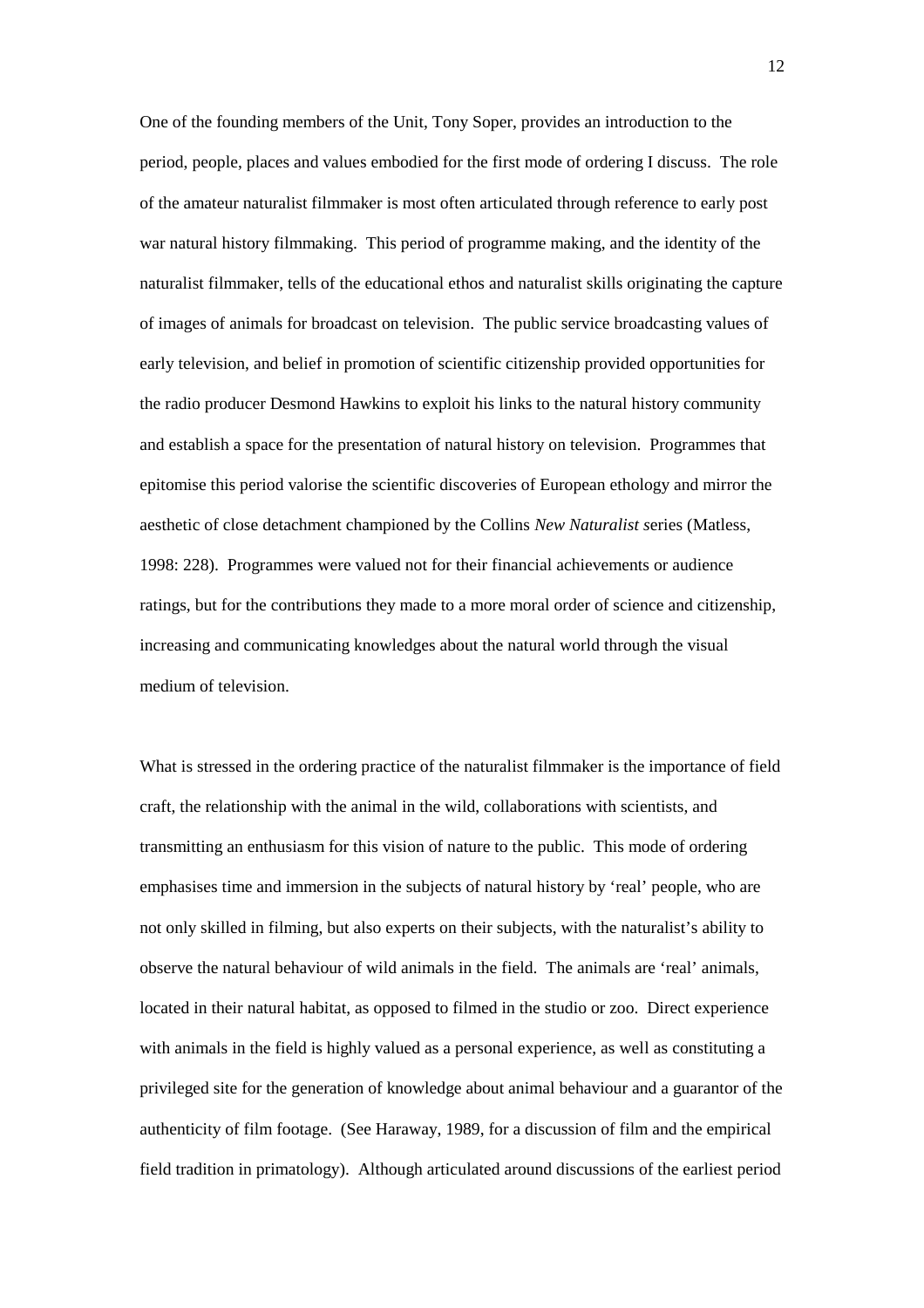of natural history filmmaking, this mode of ordering still has immense purchase on the individuals, ethos, and entities involved in natural history filmmaking. An historic and lingering association with science is the cornerstone of the NHU's continued delivery of public service broadcasting values. The relationship with scientists sustained through this history not only provides access to the stories and animals that feature in their films, but also underpins a commitment to naturalistic forms of filmmaking, the key to the legitimacy and authority of this documentary form. Drawing on a scientific background is also the route into natural history filmmaking for most new recruits to the NHU.

This mode of ordering stresses the historic and close association between scientist and filmmaker. As one of the longest serving members of the NHU, John Sparks indicates, 'if you go right back to some of our early programmes […] they were the results, very often, of amateur film-makers, but they were naturalists. They were scientists as well, some of them' (13.6.95). The ability to capture sequences of animal behaviour in the wild on film was more important than skills in producing television programmes for early filmmakers, and a number of individuals moved between the worlds of animal ethology and natural history filmmaking with apparent ease. A selection of predominantly European and English film-makers, such as Heinz Sielmann, Niko Tinbergen, Eric Hosking and Earnest Neal, were simultaneously involved with developments in animal ethology and the filming of animal behaviour<sup>5</sup>. The efforts of broadcasters, like Hawkins, were directed to finding suitable film through informal networks centred on post-war naturalist associations such as the British Ecological Society, the British Ornithological Society or the Royal Society for the Protection of Birds. The first natural history programmes featured film often shot by naturalists or scientists themselves, apparently offering little concession to the medium of television.

The naturalist filmmaker is thus distanced from the business of commissioning television programmes, from concerns about audience share and from the production offices of the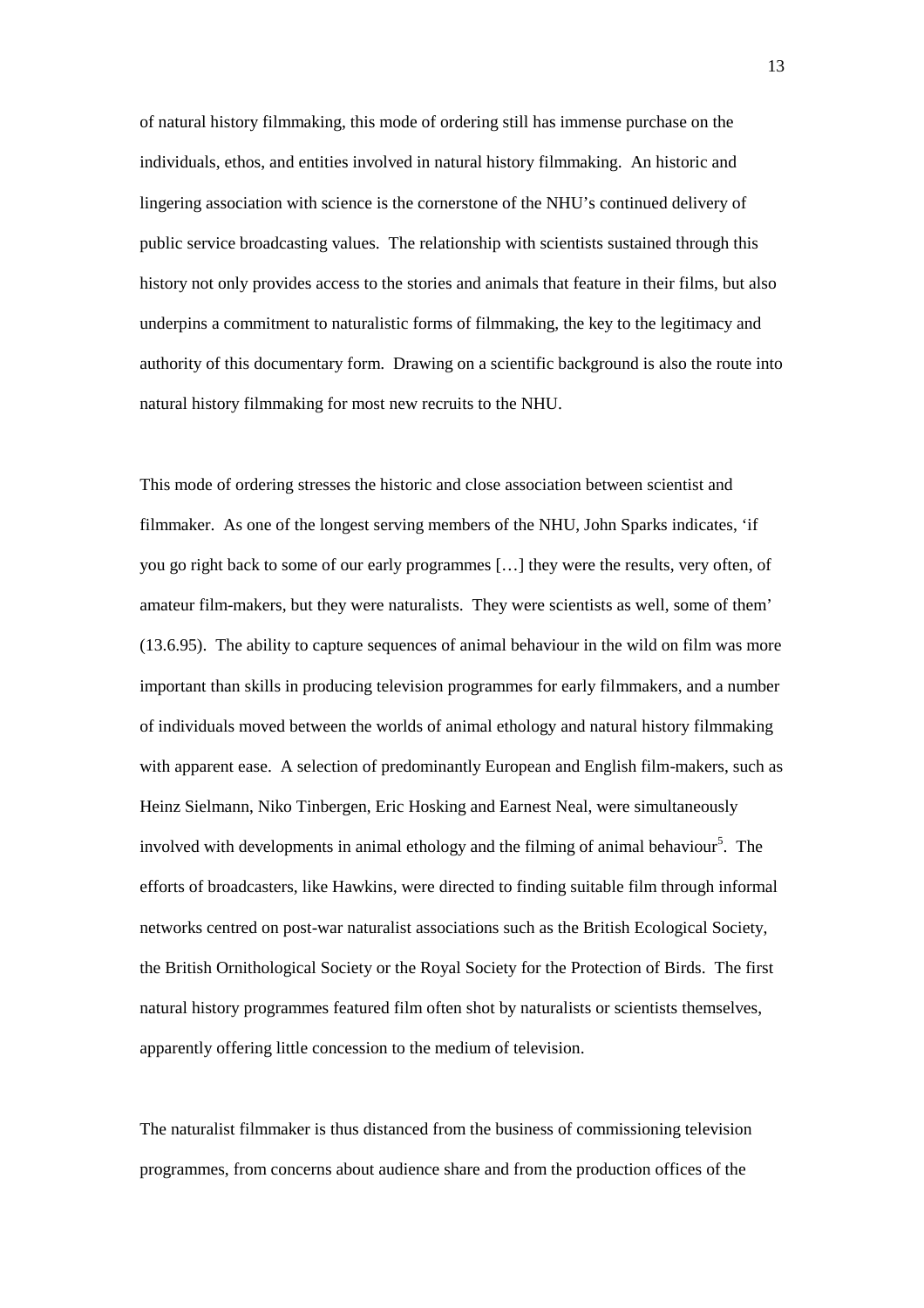Unit. Naturalist filmmakers rarely talk about television, and when they do it is often with barely concealed disdain. Audiences exist as a shadowy, but motivating, presence for which a powerful and individual experience of nature is constructed. This mode of ordering emerged in a period when the BBC did not collect audience figures: the BBC was initially a monopoly broadcaster, and its educational ideals did not necessitate the direct monitoring of the public. For these filmmakers broadcasting from an *a priori* belief in expert culture and the benefits of educated citizenship still does not depend on audience measures; they look instead to the expert assessment of peers and scientific collaborators.

The shared belief in scientific citizenship and the value of public service broadcasting supported the relationship between broadcasters and scientists, and fostered a process of filming animals which owed much to the pioneering practices of European ethology (Davies, forthcoming). The efforts of early filmmakers was directed to developing naturalists skills to gain in depth knowledge of animal populations and working with early camera technology to film sequences of animal behaviour in the field. The performance of the naturalist filmmakers creates a modest witness for nature, effectively enrolling the spaces of the field and images of animals into the institution of the BBC. However, these practices are demanding of time and skill, and the locations and subjects of these films were thus largely restricted to those habitats and animal populations known to these individuals.

The relationship between filmmakers and scientists at the point of filming not only serves to enrol the spaces of the field and the behaviour of animals into the networks of natural history filmmaking; it also stabilises the role of the camera. The practices of filmmaking in this mode of ordering follow a documentary tradition of naturalism, concentrating on capturing action on location with minimal interference. The creative work is involved in researching locations, building up in-depth knowledge and understanding of species or places, and collaborating with scientists to set up the shot. The material is largely unscripted and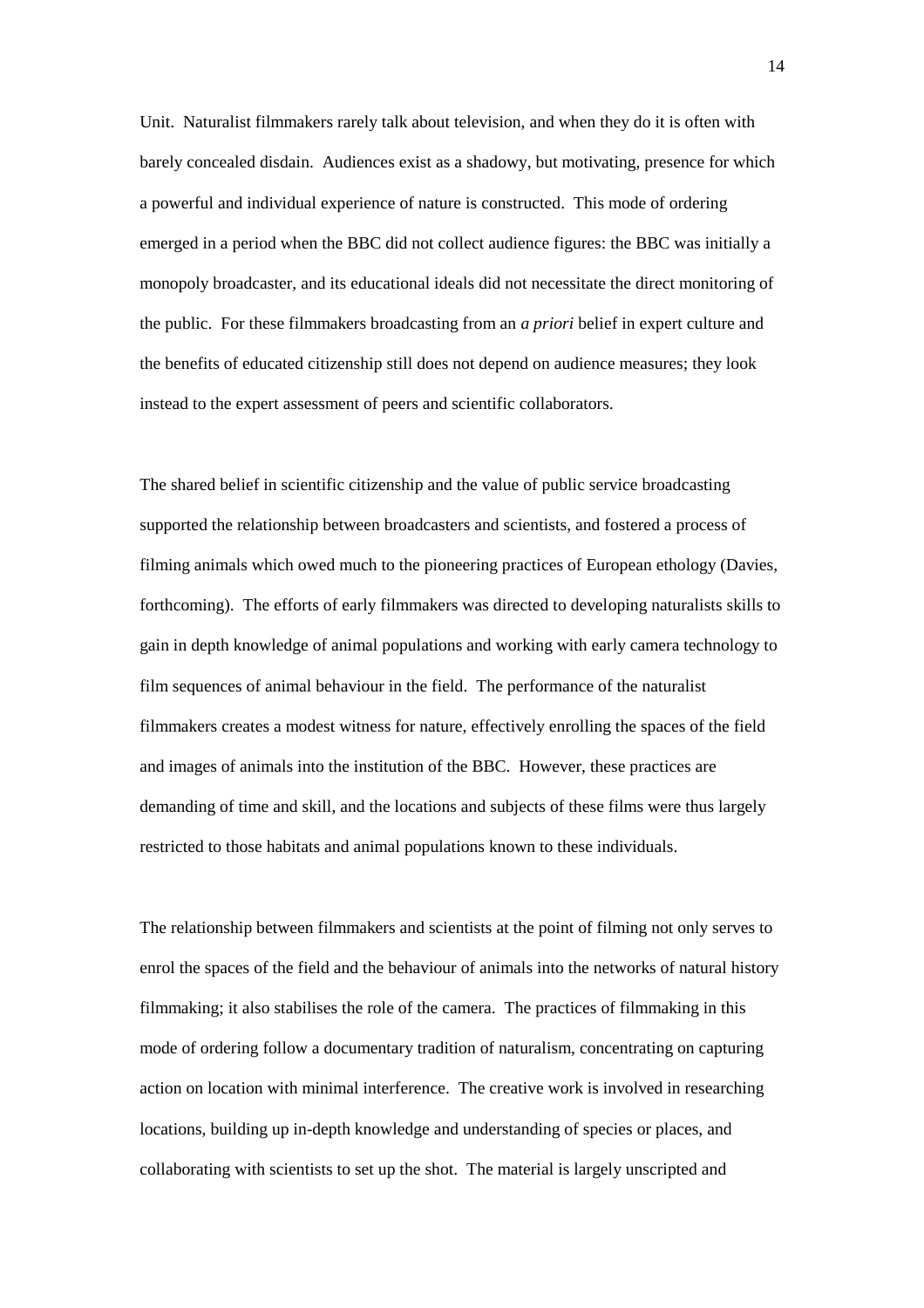minimally edited in post-production. Through its location in the field and association with scientific practices, the instrument of the camera is ordered as a scientific tool for the inscription of reality and charged with the ability to witness animal behaviour. Whilst other ways of researching stories and filming animals are now pursued, the public face of natural history filmmaking largely derives from this model. The authenticity and educational value of images of animals are achieved by stabilising a scientific role for the camera within the complex nexus of changing roles of the naturalist, the science of modern biology and media institutions.

Older filmmakers most explicitly espouse this mode of ordering. Nevertheless, the chance to work alongside animals and scientists in the field is one of the main attractions into natural history filmmaking for many contemporary members, even their current head. 'I wasn't a great television watcher, until I actually got into the business. I mean I got into the business because I wanted to be near animals and it seemed to be a good way to do it' (Alastair Fothergill, 16.6.95). However, whilst many filmmakers do still work in the field with scientists setting up shots and incorporating animals into the networks of natural history filmmaking, this is no longer the pre-eminent challenge for filmmakers who need to work across many different sites. Although attracted to the Unit for this role, many find themselves increasingly adopting other modes of ordering through their career. Gareth expands on this as follows.

'You're employed as a *biologist* to start with. That's why so many people in this Unit are actually biologists with zoology degrees or PhDs because initially you're not employed as a filmmaker you're employed as a biologist. But as time goes on you get more and more film experience and forget all your biology that you learnt. And it all becomes a bit of a sort of a haze from the past. And you then become a *filmmaker*. And, you get more and more directing experience, editing experience. You get to the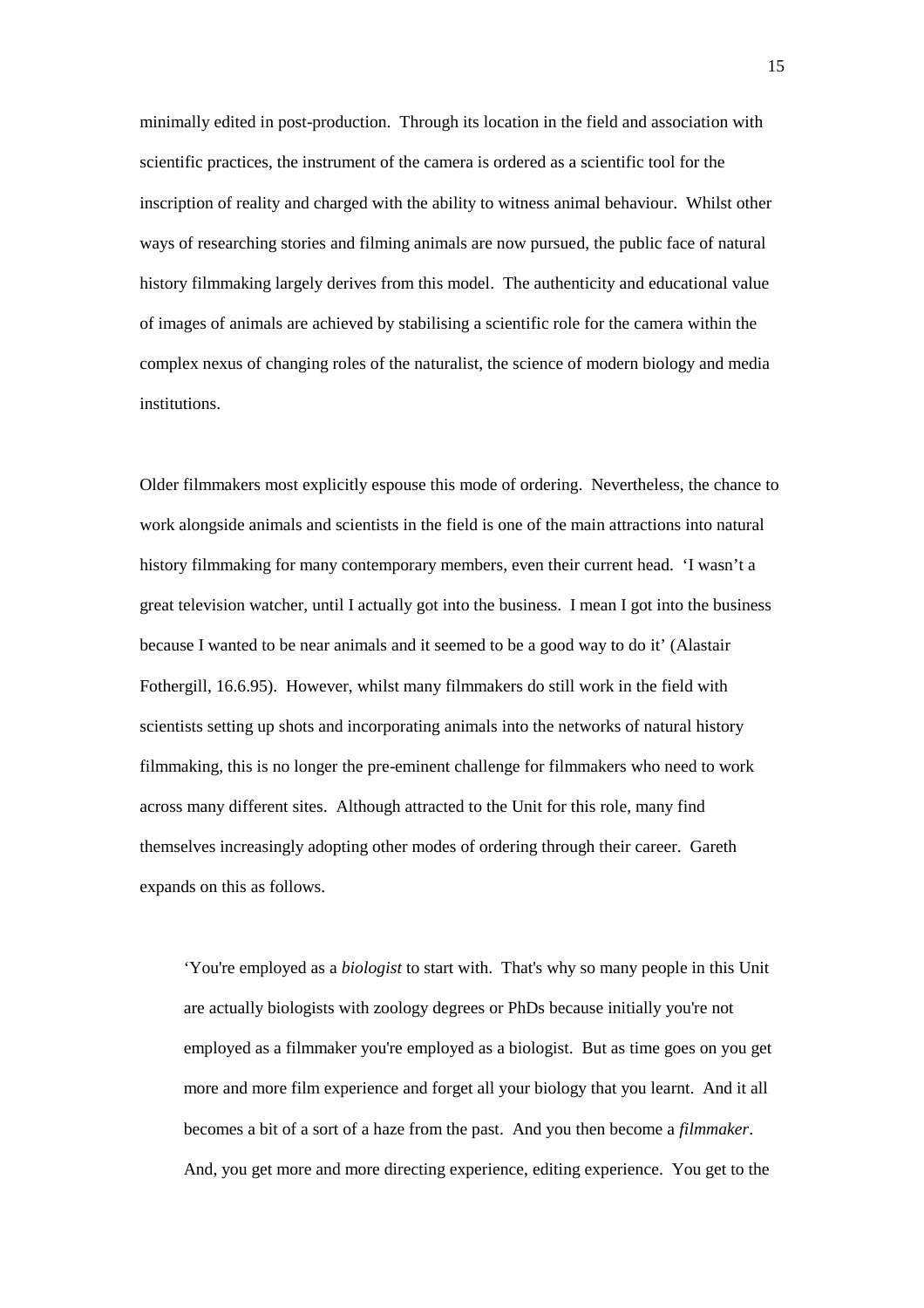stage where you're making the programmes. And you're employing someone to do the research for you.'

(Gareth, NHU Researcher, 11.7.95)

The ordering practices of the amateur naturalist filmmaker, defined in the milieu of post-war naturalist clubs and early broadcasting, are still essential for the continued success of natural history filmmaking. They constitute an essential performance in situating filmmaking alongside scientific practices, whilst translating images of animals from the field to the centre of the Unit. However, their geographical extent is curtailed to a single location and with it the scope for programme innovation. The role of the amateur naturalist filmmaker is increasingly seen as the preserve of the new recruit, emerging from a scientific degree well able to communicate with scientists, but with much to learn about the processes of television production.

## **Television production and expanding networks**

'Then there became a period when there were early producers who started forming the show for the NHU and you would look to people like Chris Parsons and John Sparks and Richard Brock. Some of them are still here, you know, and they were very influential in those days. Of course, David Attenborough is key, both as a producer and commissioner. […] The big break through was definitely *Life on Earth*. *Life on Earth* is one of the greatest television events ever globally.'

(Alastair Fothergill, 16.6.95).

The practices of the television producer as a mode of ordering are most often articulated through discussion of the series *Life on Earth*. The importance of the producer originally emerged in a period of development at the NHU, which culminated in a series of thirteen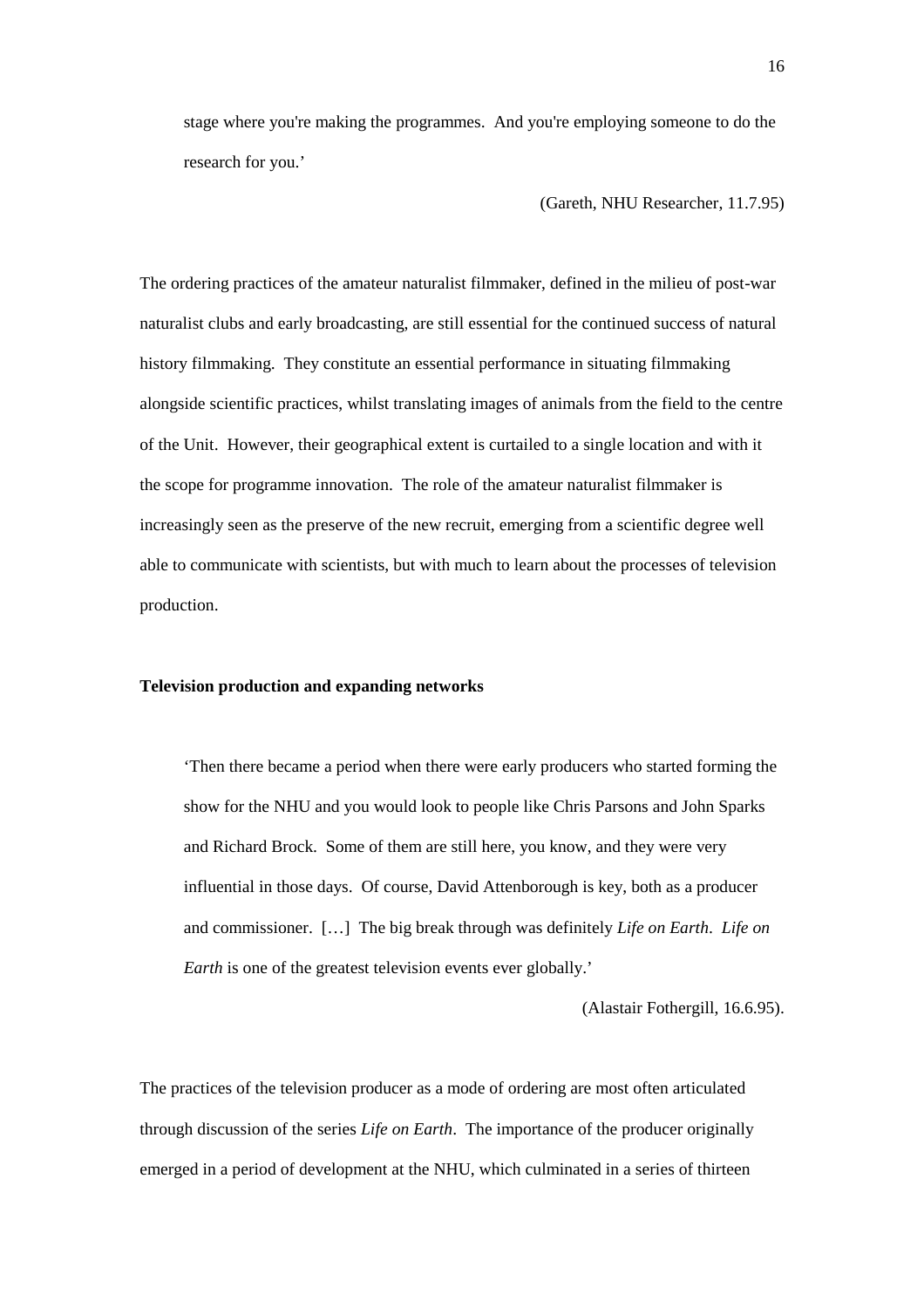programmes telling the story of the evolution of *Life on Earth* in 1979. For many this is the golden age of wildlife filmmaking. Filmmakers from the NHU at the BBC, Survival on ITV and National Geographic in the States worked alongside each other, often without direct competition. They were supported by the comfortable duopoly of a British broadcasting system still dominated by public service values, and by educational quotas for American networks. There was a growing market for natural history films as television audiences expanded in the UK and overseas. Funding at the BBC was buoyant following the conversion to colour transmission and the introduction of a higher license fee. Increased BBC resources meant the NHU could invest in domestic programme production, and the growing overseas sales networks of BBC Enterprises enabled them to sell their product in North America, Europe and Australia. Natural history filmmaking could expand its scope unchallenged by television competitors, whilst still relying on good relationships with professional ethologists whose growing numbers provided access to animals at research sites all over the world. *Life on Earth* represented the coming together of scientific, film-making and broadcasting associations which enabled the Unit to stage a global natural history event, financed and screened internationally and telling an international story.

The links through which *Life on Earth* was achieved were managed by a new band of professional television producers who articulated a new broadcasting ethos. The ordering mode of the producer is a mediating rather than a guiding one, stressing the facilitating skills of television professionals, as opposed to the didactic ones of naturalist filmmakers. David Attenborough is important in this period as one of a number of professional broadcasters able to mediate between the different publics the BBC was increasingly trying to serve, and who began to define the BBC for its audiences (Kumar, 1977). For natural history filmmaking David Attenborough is key, not only as commissioner of BBC2 where he introduced the series *World About Us*, but most famously for supporting, writing and presenting natural history series like *Life on Earth* and *The Living Planet* which characterise this period. David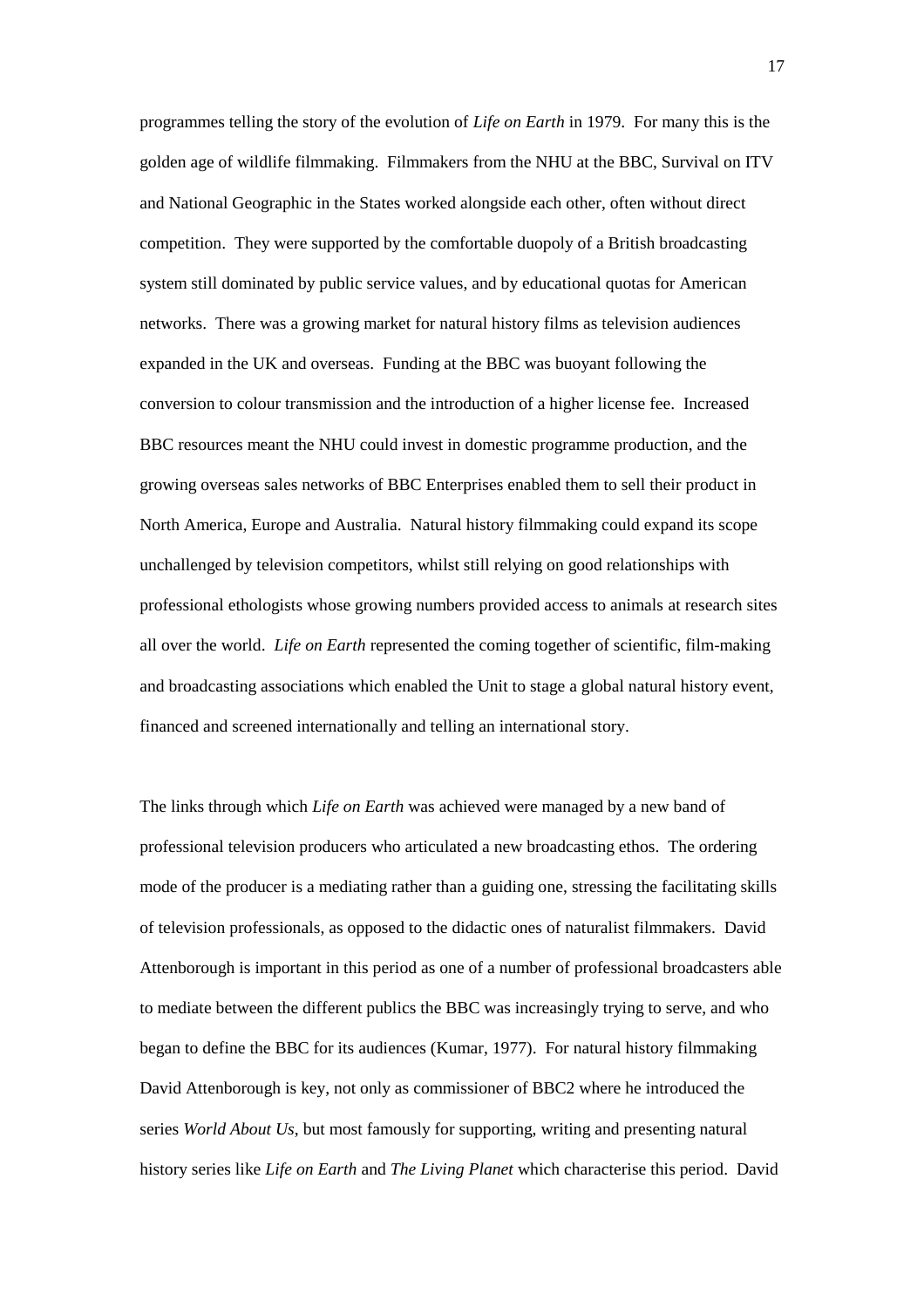Attenborough exemplified the facilitating role of the producer in natural history, pioneering a search for stories from overseas scientists, translating their scientific expertise and access to animals into popular narratives of natural history and acting as spokesperson for the growing networks of natural history producers<sup>6</sup>.

The producer is credited a vital role in the development of the Unit through introducing an expanded vision and sustained quality in filmmaking, unmatched by other wildlife programme making organisations. Elizabeth, a producer on an overseas series explains, 'Survival has gone along tramlines from the very beginning. It's had wonderful cameramen [sic], but they haven't really had producers' (15.7.95). The mode of ordering of the producer is a role performed and celebrated by many of the current NHU employees. Elizabeth is one its most reflexive practitioners. She explains her conception of this role. 'I often describe a producer as like a conductor, I have all the musicians, all the skills, technicians at my fingertips. It's up to me to draw the very best out of each one and put that together' (15.7.95). Elizabeth goes on to describe her role model for the performance of the producer, 'he'd listen to other people and he gave them and anybody else the opportunity to support him' (15.7.95). The producer's ordering mode is a generous role, modest about its own achievements, constructing itself as a listener, facilitator or conductor of people and technology. However, this modesty is ultimately underlain by a strong belief in the autonomy and integrity of the producer to mediate between disparate voices and communicate directly to the public. As Elizabeth describes, 'You've got to let a producer make their own programme because I can only make my programme. […] There is me making it, I must know who my audience is, and understand what my audience is interested in. And then in the middle I've got to match that' (15.7.95).

The role of producer in natural history filmmaking embodies a different set of people, places and practices from the naturalist filmmaker. In this mode of ordering contact with scientists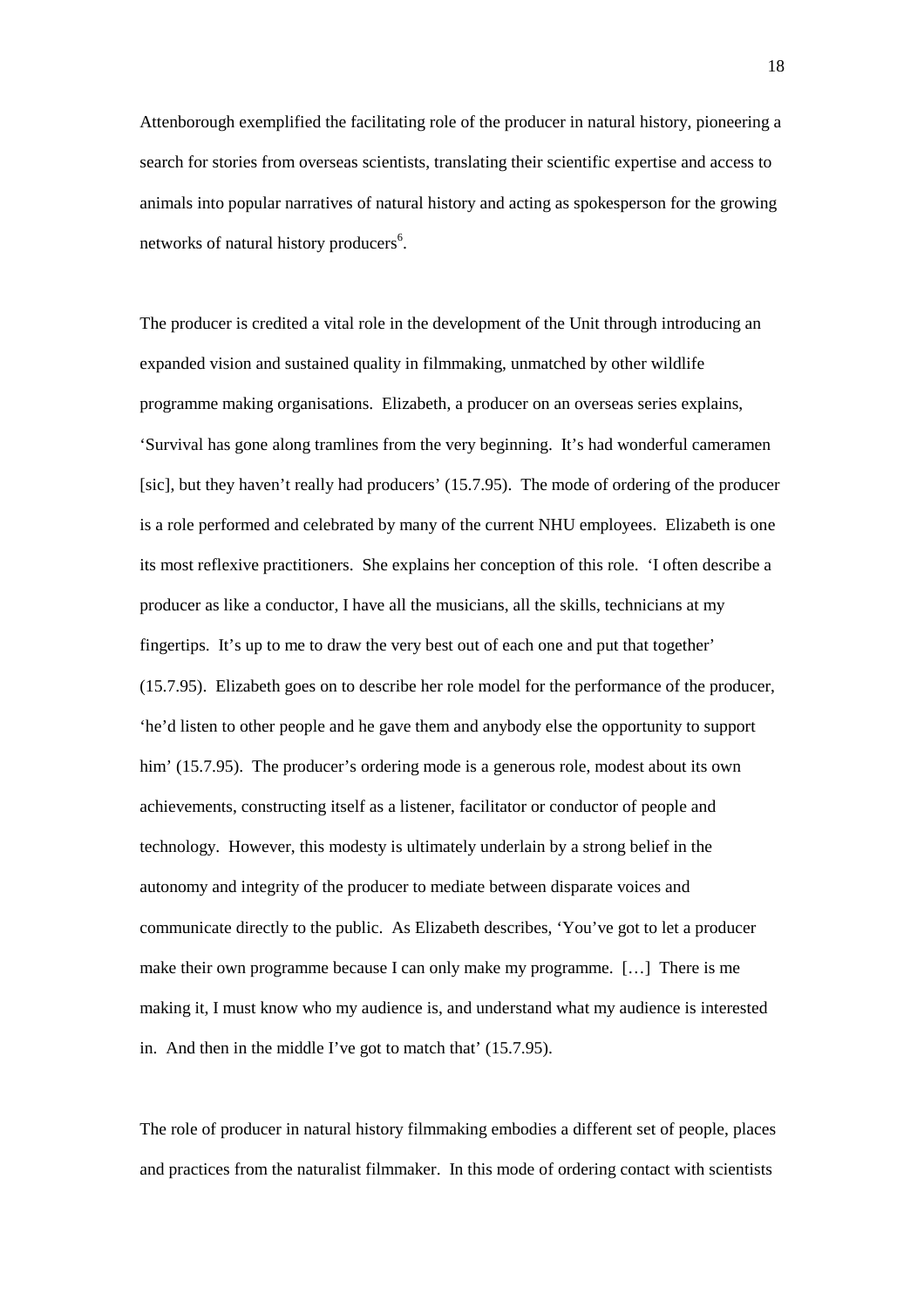is diminished to the same status as other parts of the job. The scientific background of many producers enables them to maintain important associations with science. However, the producer is found less in the field, and more in the production office, library and canteen, networking with colleagues inside and outside of the organisation, finding stories and building contacts. The producer links together the elements required to produce international natural history stories, balancing the professional vision of the scientist with popular demands of audiences, no longer rendered invisible through prior commitment to Reithian broadcasting values. These organising practices emphasise production values beyond that of scientific citizenship, demanding evaluation as 'good' television as well as 'good' science. Finally, the organising processes of the producer are collaborative. Unlike the singular encounter of the naturalist filmmaker with the animal in the field, the role of the producer is based on social skills and personal contacts and is performed in a way that emphasises the connective spaces of the network.

The producer enrols new spaces into the networks of filmmaking, which extend its institutional geographies. Rather than pioneering the discovery of animal behaviour on location, they use personal and professional networks to orchestrate programme production across several sites. This achieved through spaces the producer inhabits and enrols outside of the Unit: travelling between scientific research institutes, production rooms of other programmes, the sales offices of overseas commercial television channels, and a growing numbers of wildlife filmmaking festivals. New distribution networks, production units and film libraries are created through the ordering practices of the producer, which accentuate the ability of the Unit to mobilise its expertise at a distance. These facilitate movements of material - finance, film, film crews, filming technology and animals; and transfers of information - ideas for films, animal behaviours and locations, audiences measures and finance deals. At the centre of these networks the NHU library becomes a focal point through which flows are articulated. It is the point of contact for research into subjects, the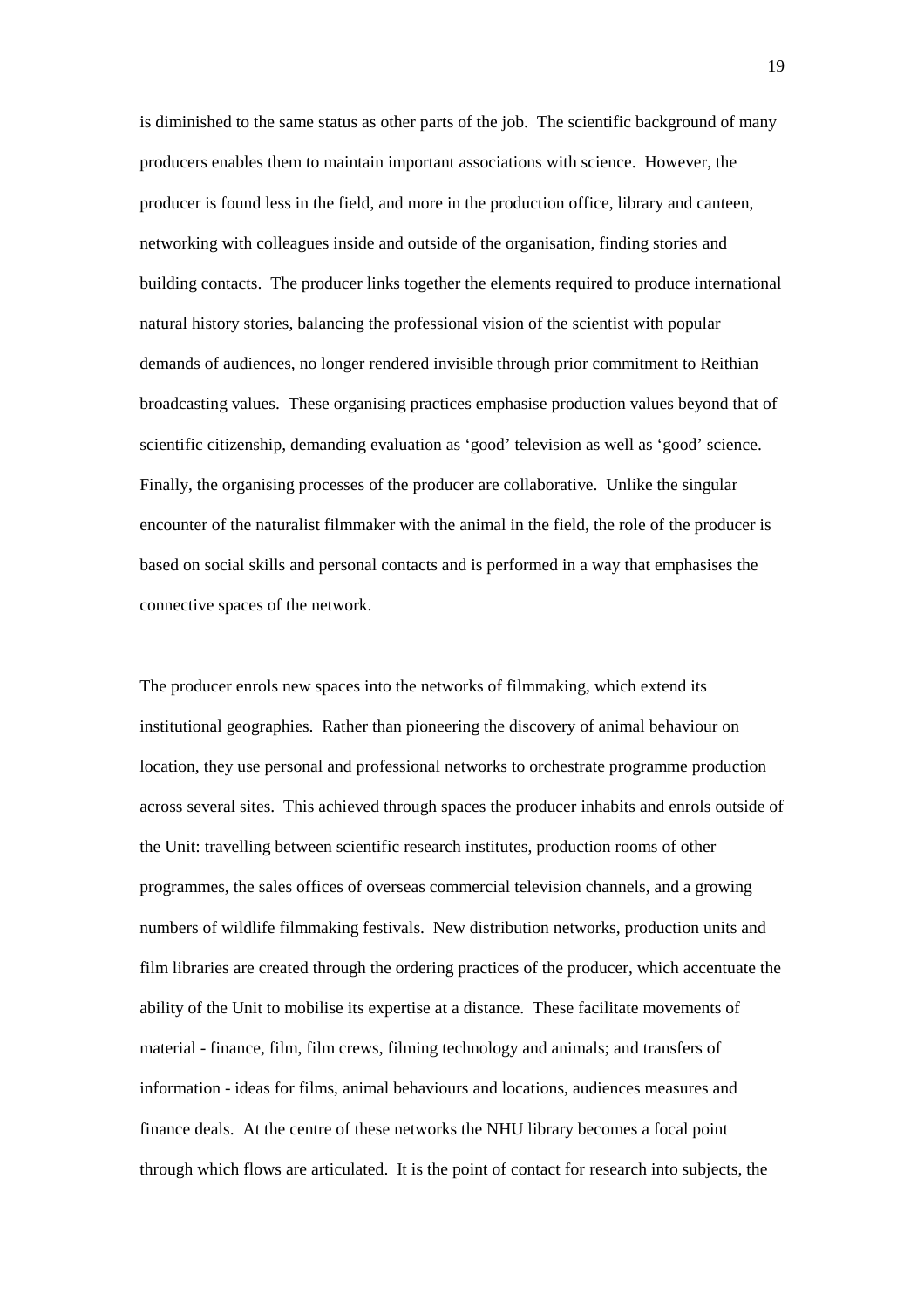place to discuss ideas and identify contacts, the point from which audience research figures are disseminated, and the point of access for the archiving and sale of completed films.

The programmes that emerge from these orderings practices are no longer restricted to a single filming location, but bring together footage from all over the world. The genre of wildlife programme developed still owes something to the association with science developed through early films, but filmmaking practices where the effort of filmmakers is invested in being in the right place at the right time to witness animal behaviour cannot be sustained for such large series. Instead, relations are stretched over space by dividing expertise for finding animals, filming animals and making television programmes between the increasingly professional activities of animal ethologists at research sites, dedicated natural history camera operators and natural history film producers. The point of inscription in the field is distanced from the production offices by the organising practices of the producer, allowing several filming locations to be managed for each programme, a practice funded through reselling this footage overseas. The success of these programmes is recorded in overseas sales, high audience shares, and high appreciation indices<sup>7</sup>. Although the producer constructs this role as merely intermediary - a process of transmitting material between the spheres of science and television - the producer in fact mediates between them. It transforms what it connects: the producer's mode of ordering 'is an original event and creates what it translates as well as the entities between which it plays the mediating role' (Latour, 1993: 78). The expanded spatiality of networks facilitated by the producer is, however, ultimately bounded by the configurations in which it emerged: removed from direct competition, aided by in-house resources, and with the singular vision and centralised control of the producer.

Prior to the BBC charter renewal in the early 1990s there have been challenges to the ordering practices of the producer. This is most evident in the introduction of Producer Choice, which created an internal BBC market for resources previously held in-house. Many

20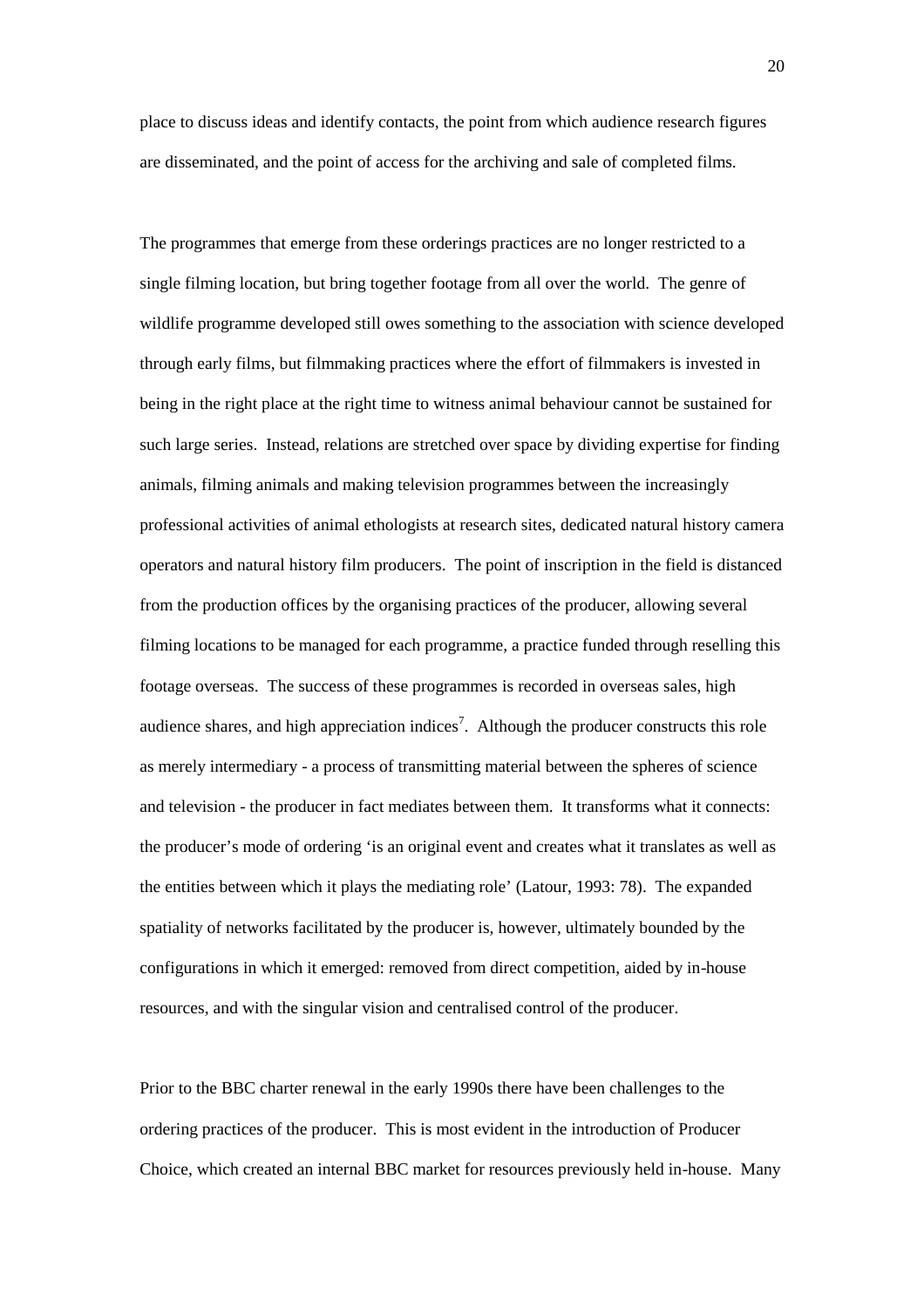producers were brought into direct and public conflict with a new mode of ordering exemplified by tariffs, review processes and performance indicators. In a speech to the British Association for the Advancement of Science in 1992, the former head of Unit, Andrew Neal suggested the changes accompanying Producer Choice had resulted in a loss of producer creativity. He explained, 'I believe in Producer Choice, but what is happening is that everyone is being set new tariffs for programmes. This is the opposite to Producer Choice. It shows that the powers that be do not trust the producers  $[\dots]$  I was spending 50 to 60 hours a week on bureaucracy, related to the changes taking place. I'm a creative person, and I'd had enough [...] Creative people do not like being told what to do by accountants' (Andrew Neal, quoted in Brown, 18.9.92). Shortly after this speech, Andrew Neal publicly handed in his resignation.

Andrew Neal was one of several producers who left the Unit shortly before my period of research. Mike Andrews, another long time producer of the NHU, also quit, commenting that his job had become financial dealings to support programme making for the BBC; dealings that brought no personal gain and involved little job security. With the erosion of producer's role he was pessimistic about the future of wildlife filmmaking as a whole. He also indicated the emerging importance of a new mode of ordering: the practices of the television manager.

'The industry as a whole is in recession because it is flooded with wildlife films and our co-producers in America are having difficulty raising funds. So it's a fairly bleak scenario. The crest of the wave broke with Andrew Neal. Now it's a question of either retrenching and operating on a smaller and much more efficient scale, or going downhill. I wouldn't envy the job of the new manager at all.'

(Michael Andrews, quoted in Askew, 23.10.92:10).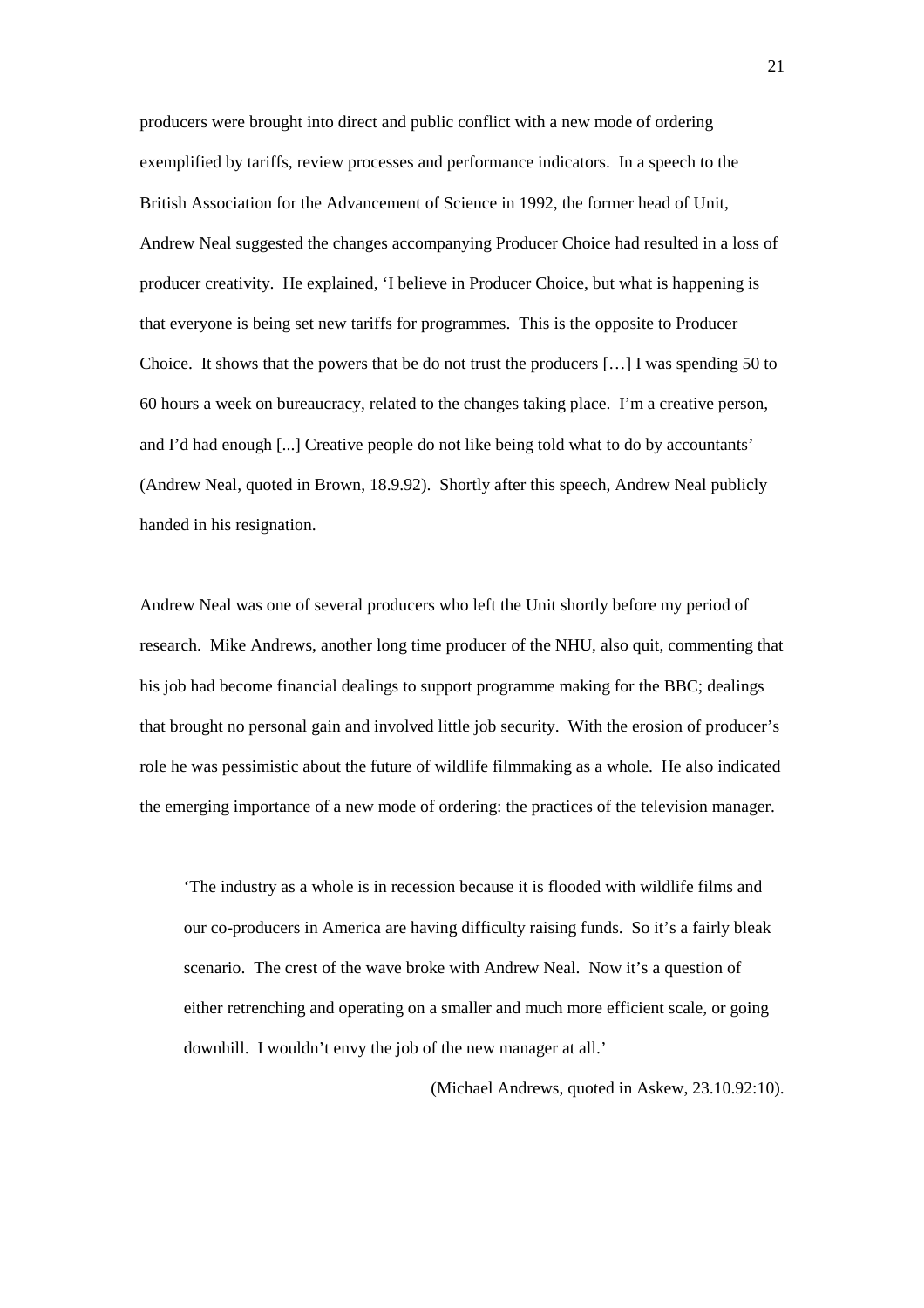#### **Managing the networks of television**

'A huge cheer went up at the BBC's world famous Natural History Unit last week when it was announced that 32 year old Alastair Fothergill had been appointed its new head. This popular decision provided a much needed boast in a department that has had little cause of rejoicing recently.'

(Askew, 23.10.92:10).

The final ordering process in the production of natural history filmmaking I discuss is that of the television manager. In the early 1990s the BBC underwent a series of high profile changes in structure, management and ethos. Political pressure on the BBC intensified in the ten years up to its Charter renewal in 1996, and government drives to increase accountability, efficiency and competition mean that managing enterprise and performance emerge as key skills within the networks of natural history film-making. Producer Choice introduces internal markets for resources and quotas for contracting out programme making at the BBC. The period also saw dramatic shifts in international media industries as production companies, distribution means and audiences fragment and competition intensifies. The response of the BBC to these pressures was 'Birtism'. The rise of John Birt to the position of Director General at the BBC in 1993 was felt throughout the BBC, as he centralised control, reordered management and promoted efficiency. The Natural History Unit, which had previously developed fairly remote from BBC executives in London, suddenly found itself firmly, but uneasily, incorporated into these broadcasting structures. The new language of efficiency, accountability and enterprise at the BBC made the high investments of time, people and money in natural history films difficult to justify. Compared directly to other documentary strands at the BBC, the genre of blue-chip natural history films are expensive. An article by Elizabeth Dunn in the *Daily Telegraph* quotes a 'Unit stalwart' who explains, 'you have got accountants sitting in London who've never made a programme. […] They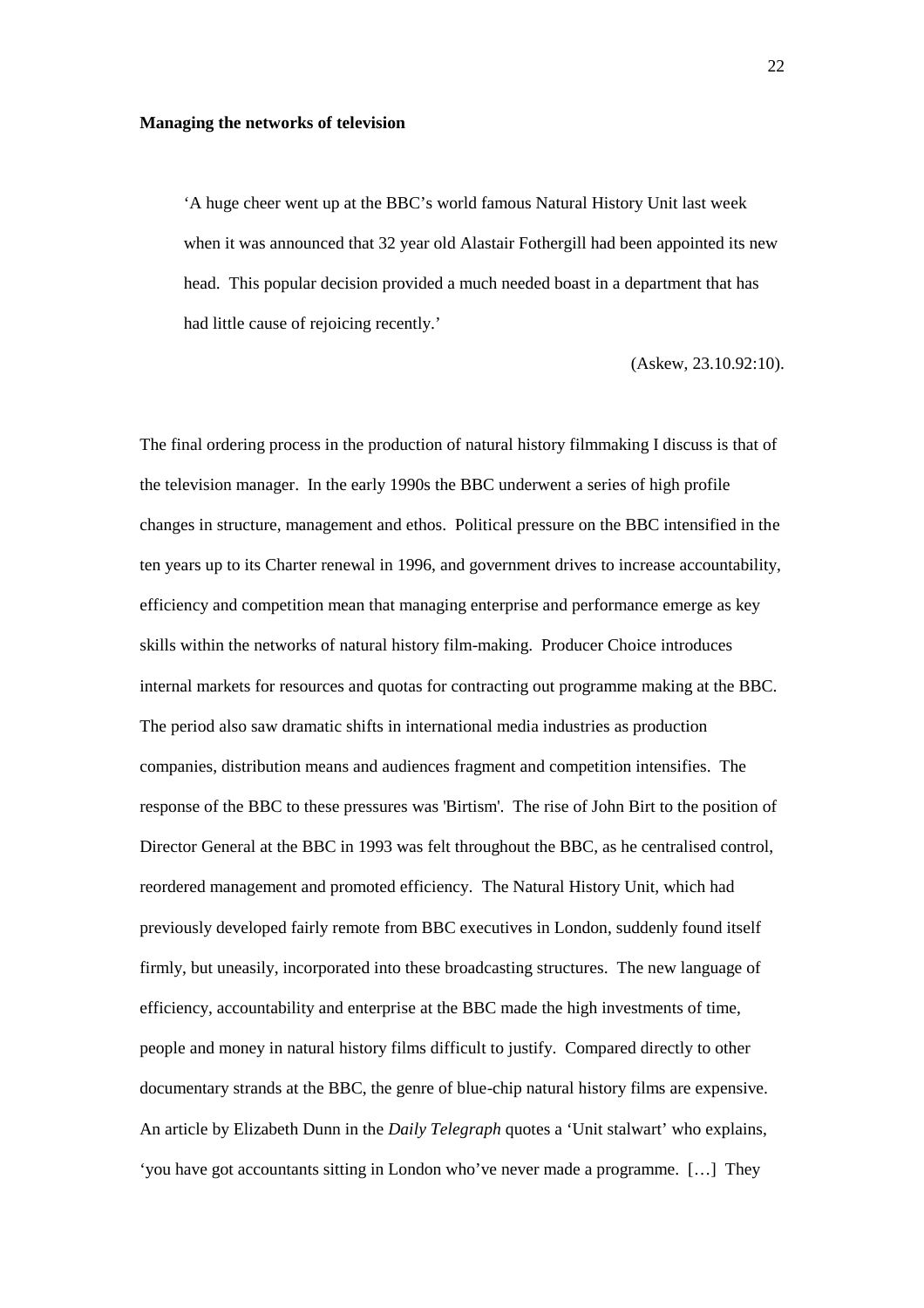have found that what we call blue-chip natural history films seem to take an eternity in the field and seem to take a great effort and that the department is greatly over staffed for the number of programmes it produces' (Dunn, 23.9.92:12).

There has subsequently been a proliferation of discourses and practices concerned to manage flows of information and material through the established networks of natural history filmmaking. Whilst competition from international natural history filmmakers has curtailed the geographic expansion of the Unit's activities, the role of the television manager ensures close association with the discourses, spaces and technologies of management practices at the BBC in London. A new mode of ordering emerges concerned to increase efficiency by cutting production costs and increasing programme impact through monitoring and maximising the flow of material through the existing networks of natural history filmmaking.

A change in management style has pervaded the Unit. This is represented by the new head, Alastair Fothergill, and performed by growing numbers of managerial positions within the Unit. This has been accepted wearily by some, resigned to the inevitability of increasingly dominant financial measures in the processes of filmmaking. Jenny, a producer on a British magazine programme reflects, 'I think it is the same in any big organisation, in the 90s in that it has suddenly become run by accountants […] There's not a lot that we can do about that really' (21.7.95). However, for others the challenge it presents to previous modes of ordering in fact opens up new opportunities. '[Producer Choice] gives power back to the programmes - for too many years, the BBC has been a group of self-perpetuating oligarchies. In the past, I have been forced to use a particular editor rather than use anybody I want. The whole thing has been hidebound by rule and regulations' (Mike Beynon, producer at the NHU, quoted in Dunn, 23.9.92:12).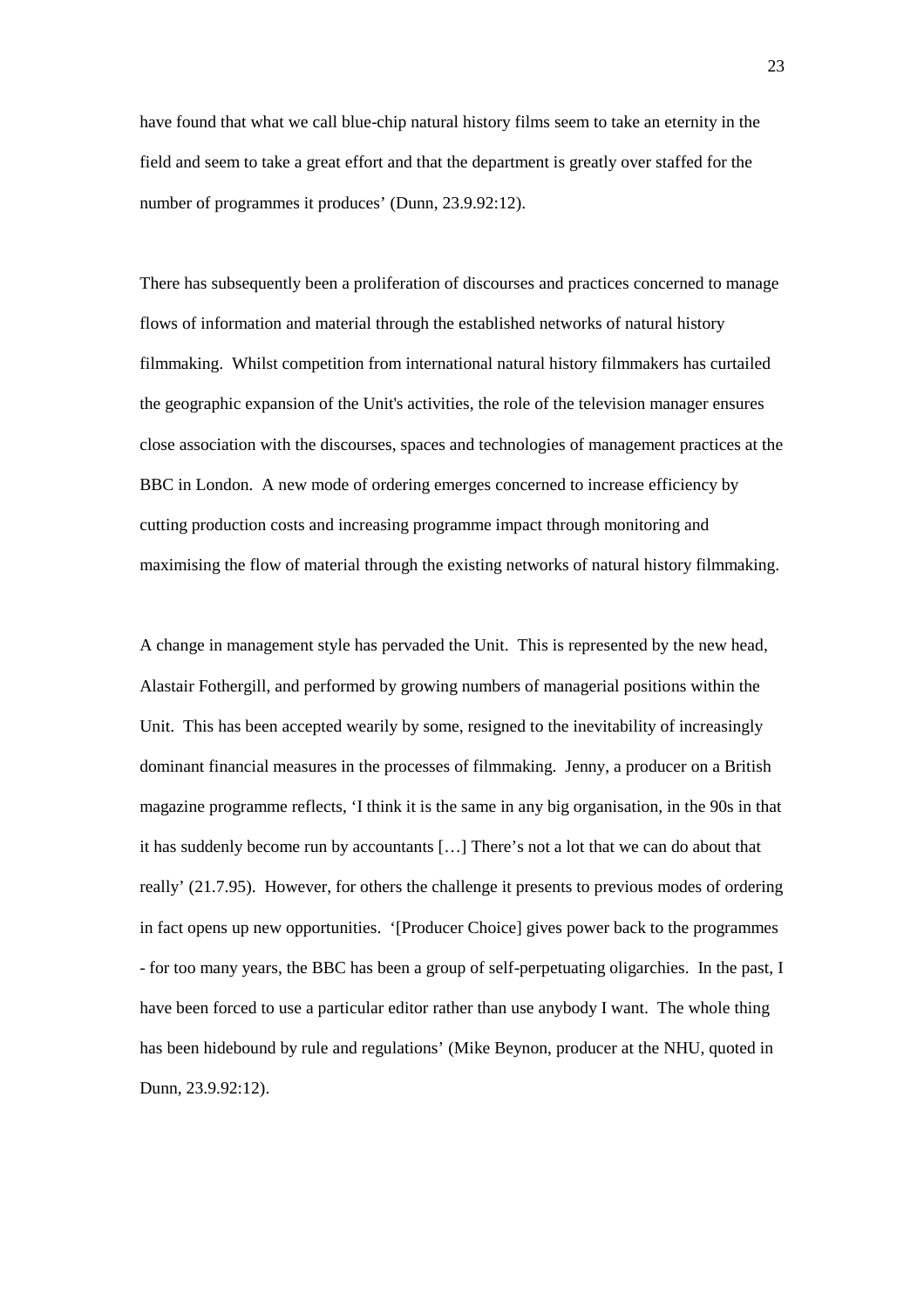New links have been forged between the commissioning, accounting and distribution centres of the BBC in London through the practices of the television manager; the accompanying performance indicators and review processes extend these managing practices to all points in the networks of natural history filmmaking. Every point in the established networks of natural history filmmaking is centrally administered to maximise the accumulation of value from each part of the process. The ability to condense complex understandings of broadcasting value into financial indicators embedded in computer systems gives this mode of ordering huge scope to influence every space in the filmmaking process. The organising practices of the television manager are able to speak more clearly at each stage in the processes of filmmaking. However, increased clarity within the central organisation of the BBC results in decreased security of association at other points in the network. Prior relationships forged through shared scientific understandings or built on personal contacts are threatened.

First, there has been a shift in practices capturing animal behaviour at the point of filming. Replacing the high investments of time in the field is a growth in the role of the director managing the filming process. Through the use of scripts, storyboards and habituated animals in studios and zoos, animal behaviour is managed to increase the dramatic impact of films and reduce relative costs of filming. As Ben explains,

'There was this kind of awesome shift from the sort of gentlemen film-makers of the John Sparks era, where the idea was that you went out and set up the tripod and you waited. […] And the money was put into paying people's time to wait around for it to happen. [The director is] hands on, let's make it happen. It's a very much more proactive style of filmmaking' (14.7.95).

24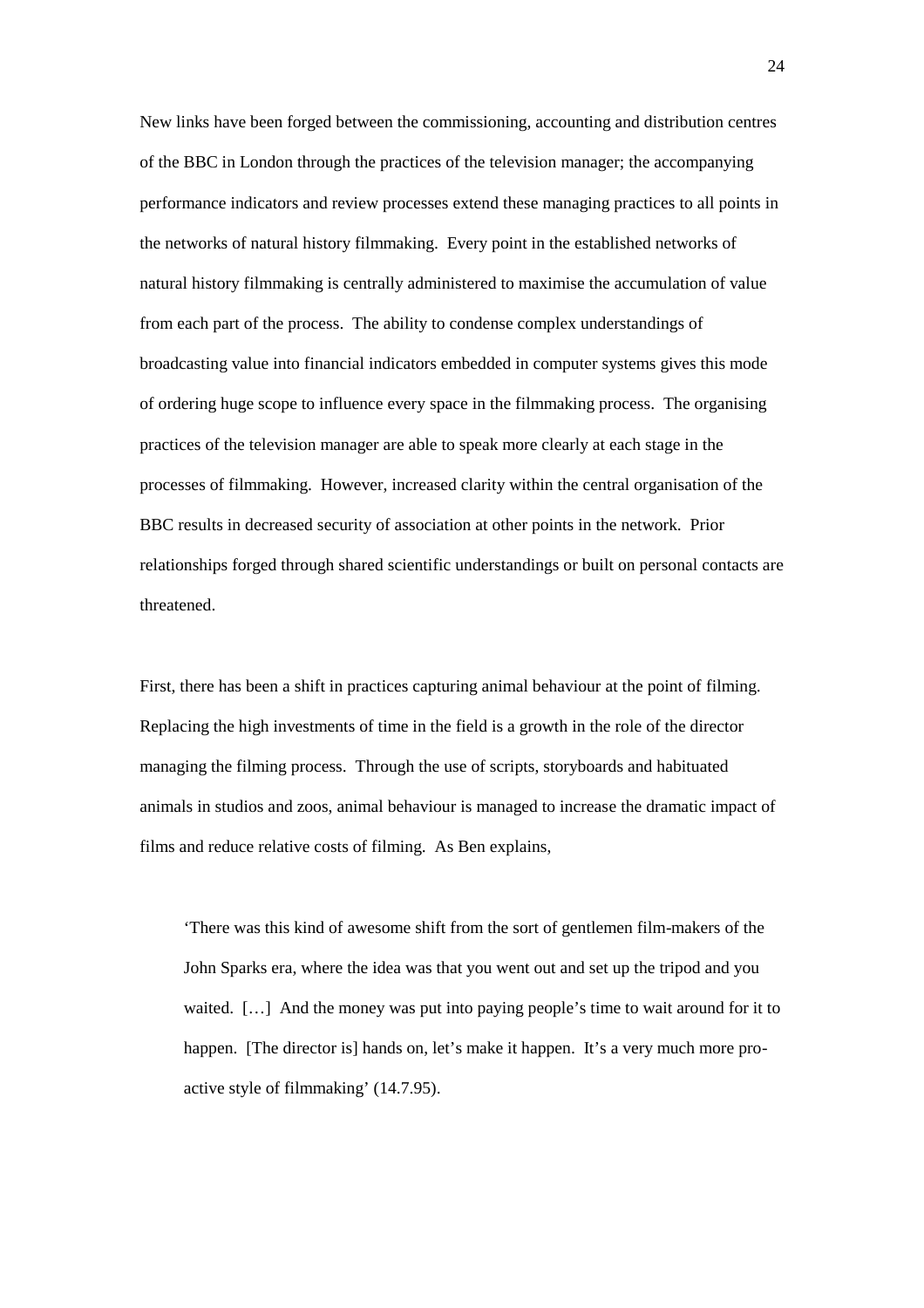In this mode of ordering, less time is spent in the field, and more in the library, production offices and editing suite ensuring stunning images of animals that can fitted into previously scripted dramas, minimising expensive periods on location. Programmes like *Lifesense* (1991) and *Supernatural* (1999) resulting from these processes are innovative; however, the practices through which they are constructed threaten important relationships with science. Iain, a producer on a British natural history programme, explains that in the move towards managerial modes of ordering associations with scientists suffer. 'You do come across situations where you say 'BBC' to scientists and they say sod off, because somebody has trampled on them. […] It's not you don't give a damn, it's because the next shoot is piling up on you' (19.7.95). This relationship to science is still important; it supports the field as a symbolic space where natural history films originate and upholds a commitment to naturalism, stabilising the ethos of detached observation despite the increasing interventions of the director. The NHU's associations with scientists, based upon trust, personal contacts and shared experiences, are threatened as media demands for efficiency demean the role performed by the naturalist filmmaker.

The ordering role of the television manager also permeates production offices where programme costs, previously impossible to account because of freely shared in-house resources, are now managed to allow direct comparison with external commercial competitors. Costs are calculated through the computerised Production Office costing system, 'that's the cost including everything, you know, down to the last penny' (Alex, programme budget assistant, 1.8.95). The role of the producer is increasingly incorporated within this mode of ordering, as personal relationships are replaced with costed production units, and the facilitating role of the producer is subsumed into the role of managing programme making costs. 'Much more than in the past, [you have to] be a money person. You should always have an idea of best use of money, and where it is going and how fast it is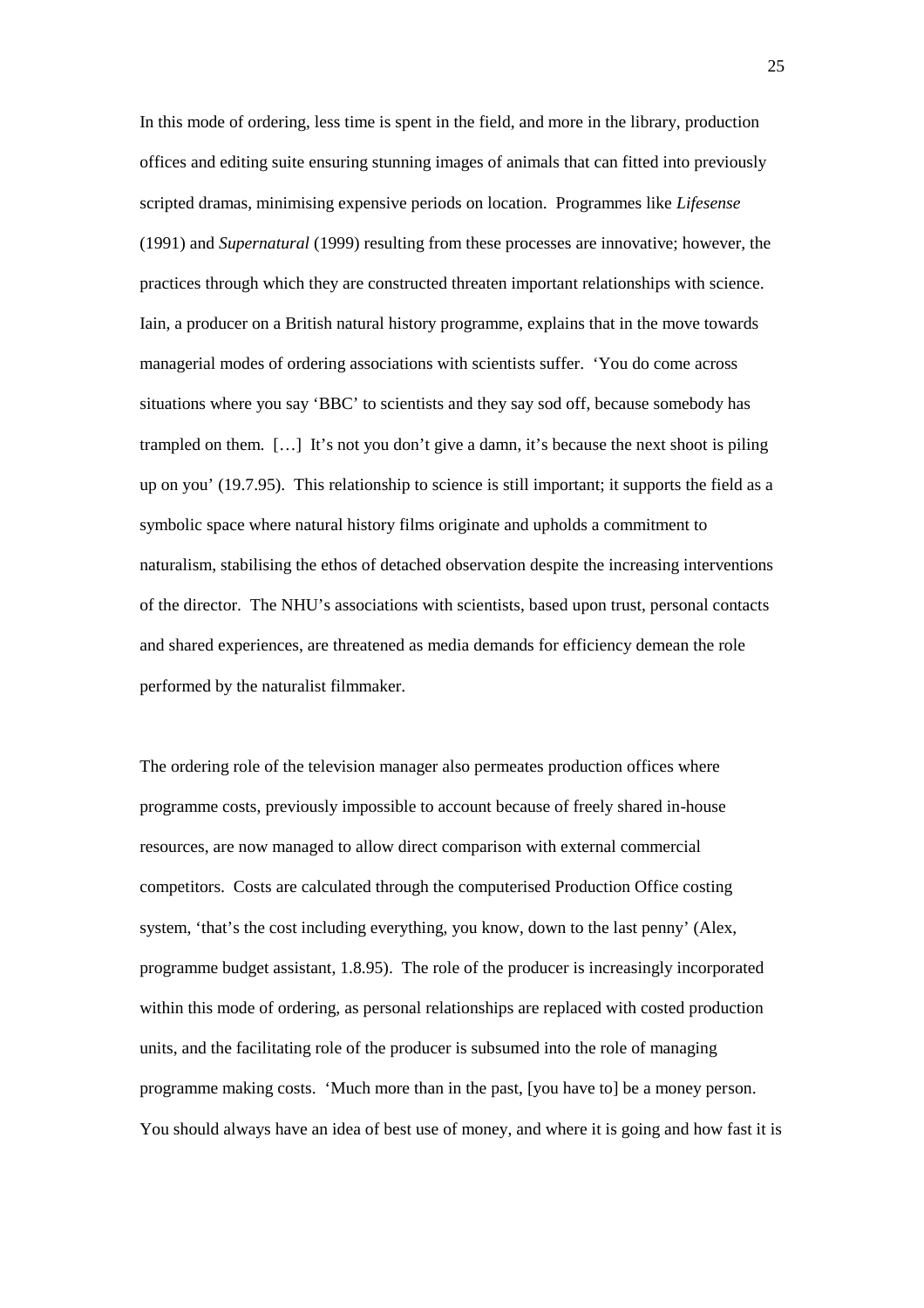going and if it's going too fast on one thing can it be shunted from somewhere else in your budget' (Anthony, 3.8.95).

The ordering practices of the television manager respond directly to concerns to make the BBC more accountable to its audience. In a period when BBC audience share will inevitably decrease through market fragmentation, the BBC has to defend its license fee by adding value. Whether this is through the values of public service broadcasting or increasingly through financial returns on sales of finished programmes, the television manager has to explore new means for maximising value from programmes within the flows of television. Efforts to increase programme profiles and audience figures are demonstrated by the rise of the media event. This brands a programme or scheduling decision in an attempt to increase the impact of the programme. In this mode of ordering the David Attenborough series is no longer the pinnacle of production skills in the NHU, but a valuable media event with a strong brand identity. As Alastair Fothergill explains,

'Everybody wants events, everybody wants something that people will write about. Natural history can provide it in probably two ways. It can provide it through the mega series, the Attenborough blockbuster, which is very special and everybody writes about. It also can provide it, I think, through live events like *Flamingowatch*, which is a bit like a theme night on BBC2. It's something special. It is something different. It's out of the run of the mill' (16.6.95).

Finally, the drive to maintain and develop their programme sales overseas has bought them into direct competition with other companies abroad. Global restructuring of supply and demand for wildlife films has turned collaborators into competitors, challenging coproduction relationships established since *Life on Earth*. Companies in the United States, Canada, New Zealand and Australia, and to a lesser extent India and Japan, previously been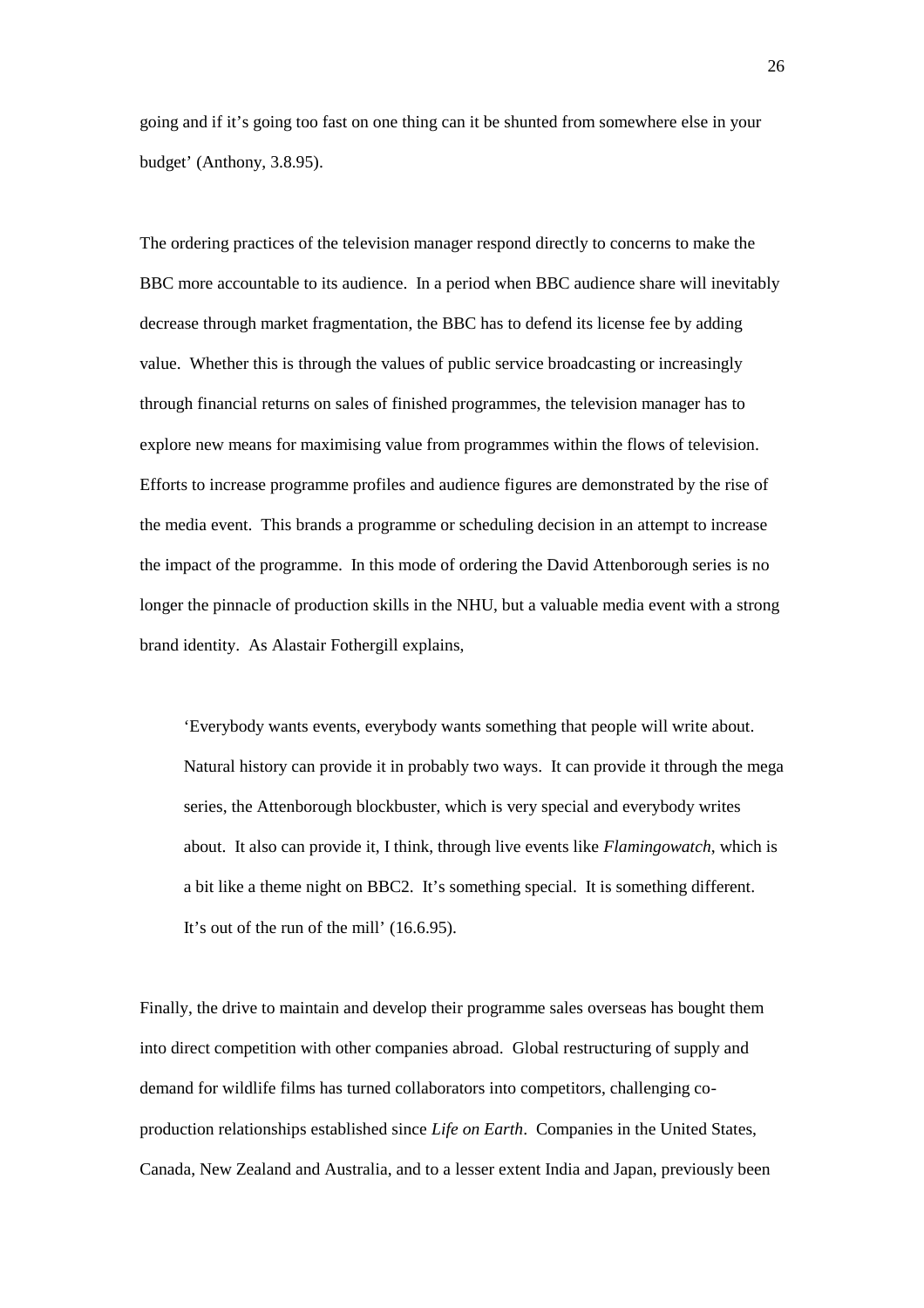relied upon to support BBC productions, are progressively looking to increase their domestic natural history film production and to export their programmes to a world market. The growing commodification of wildlife programmes means that the television manager is increasingly involved in battles over copyright to police flows around the networks of natural history filmmaking. The NHU wants to able to invest in world rights for programmes, enabling them to recoup revenue wherever they are transmitted. 'You want to be a global player, you have to buy rights in all the world. Discovery want to be broadcasting all around the world, like the BBC do frankly, and so they want to have all rights' (Alastair Fothergill, 16.6.95).

The mode of ordering of the television manager has altered the institutional geographies of natural history filmmaking in a short period. From localised orderings in production offices to global struggles over copyright, the organising practices of the television manager have attained a global reach beyond the operation of other modes of ordering. Relationships that forged the networks of natural history yesterday, disappear from view in the emphasis on accelerating accumulation through circulating networks of natural history filmmaking. The final mode of ordering, with its language of enterprise, efficiency and accountability, erases the historical trajectory from which it has emerged. 'I don't think [the history is] at all important for individuals working here. […] I don't think you'll get people reflecting back. You know that's like any company, it's not really history. A company is a going concern, and that sums it up. Tomorrow will be different, actually yesterday doesn't really matter' (Anthony, 3.8.95).

## **Conclusions: Decentring the Natural History Unit**

Having introduced three complex and interwoven accounts of the development and maintenance of natural history filmmaking, in conclusion, I summarise the main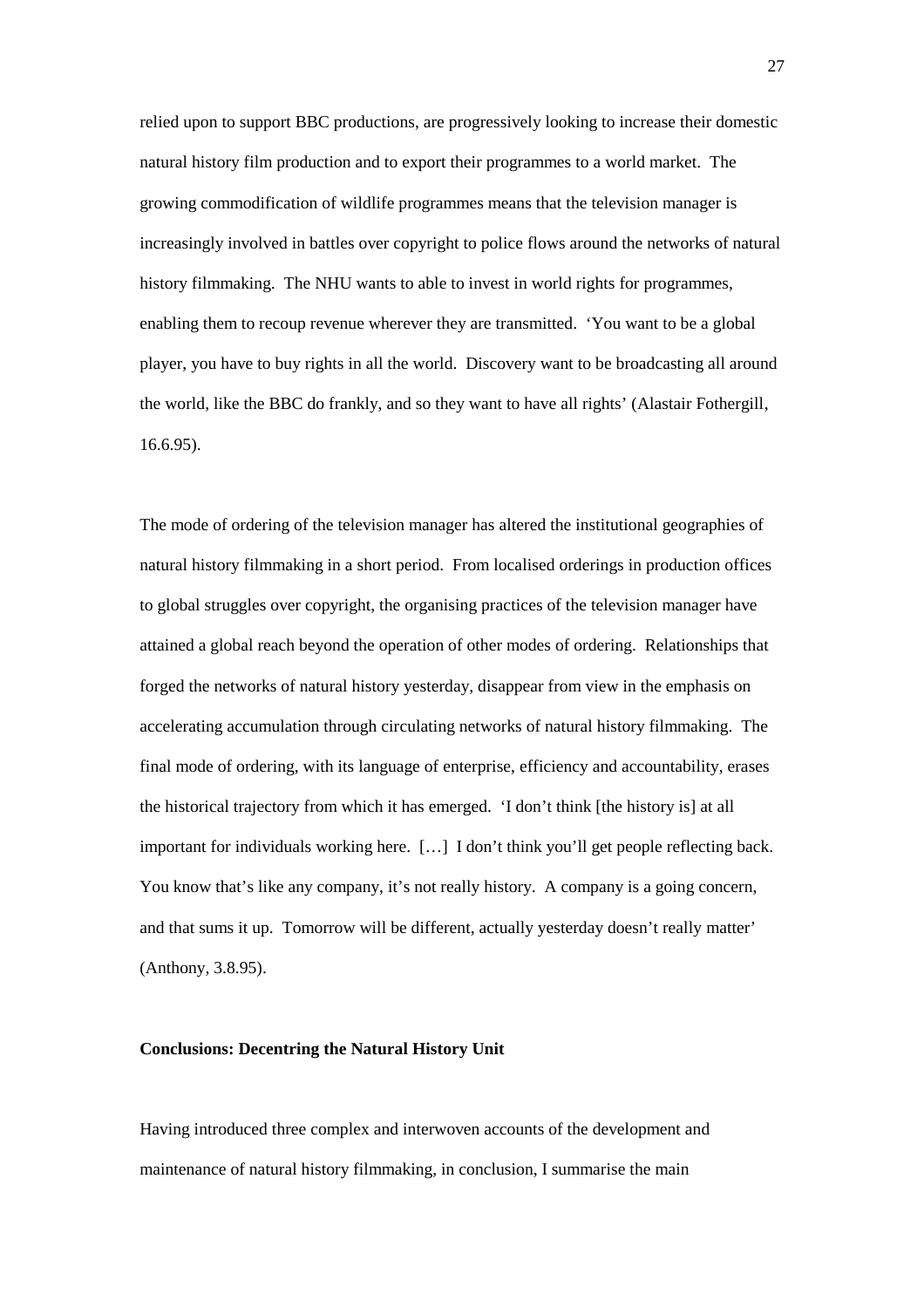characteristics of these modes of ordering before returning to the theoretical propositions of actor network theory to reflect on the value of this approach. Despite my separation of the three modes of ordering into distinct accounts, and the tendency of subsequent modes of ordering to erase the importance of former, all kinds of organisational ordering coexist. The naturalist filmmaker, revealing new footage of animal behaviour and working with the scientist in the field, still has a role to play in the institutional achievements of the Unit. In part this is now symbolic, for the Unit recognises its identity is secured through alliance with the values and moral order of science. In part it is 'black boxed' through the coding of the camera, carrying a commitment to naturalistic filming practices, despite radical shifts in filming technology. Many newcomers to the Unit take on this role. Programme researchers in natural history filmmaking are often from zoological backgrounds, charged with the role of maintaining contacts and flows of information from scientists in the field to filmmakers in the production centre.

The producing mode of ordering also retains its importance. The modest mediation between scientist and public features widely in public presentations of the practices of programme making. Filmmaking still involves the producers' facility to collaborate with large numbers of people, in diverse locations and centre their achievements within the NHU. However, the emphasis on personal contacts and individual autonomy is increasingly couched within managerial logics of ordering. The managerial mode of ordering has achieved a pervasive influence throughout the networks of natural history filmmaking, altering its spatial dynamics and boundaries. Indeed, that is its function: to put under scrutiny every link within the associations of filmmaking, ensuring that maximum value is circulated around them and value accrued from them. However, this desire for the centralisation of surplus value comes at the cost of weakening the elongated networks of natural history filmmaking, and its achievements are contested.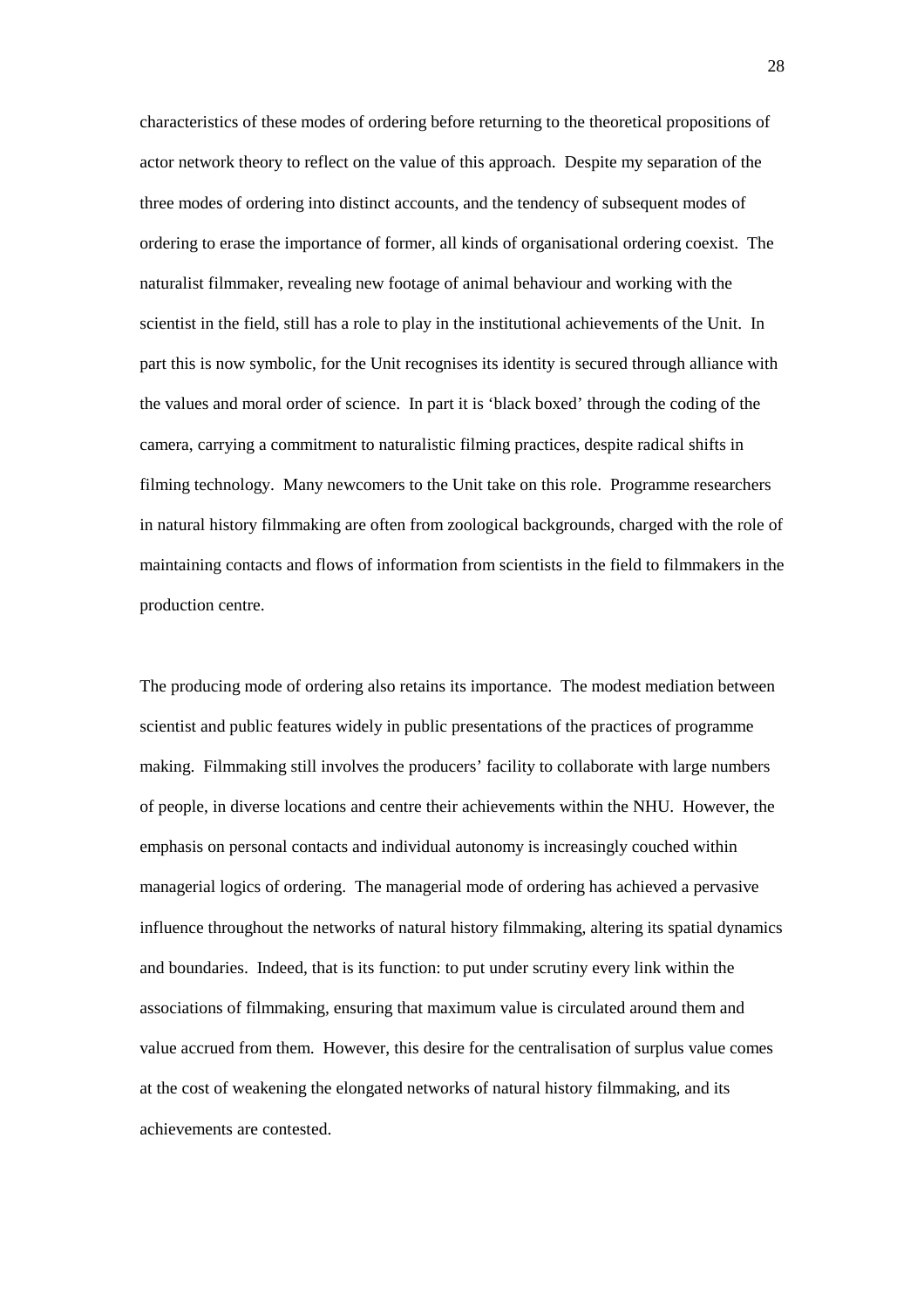Historical periods are used to articulate the different values and important achievements of preferred modes of ordering, presenting resources which individuals have to negotiate in debates about the past and the future of natural history filmmaking. These multiple modes of ordering allow the NHU to meet the diverse claims made for its institutional performance as educational, committed to national excellence in public service broadcasting, whilst also generating overseas income. It also ensures resources for stability in the light of changing demands of BBC governors and government media critics, the shifting terrain of international media organisations, the growth and fragmentation of the biological sciences and the altered demands of audiences. However, as the focus of power between these modes of ordering has shifted hierarchies emerge within these stories. 'Each mode of ordering tells of ranking, and each tells of the (lowly status of?) other modes of ordering' (Law, 1994: 116). For the producer, the naturalist filmmaker vision is elitist and geographically limited; for the television manager the producer is inefficient and arrogant. For both of these, the television manager is cynical and operates with the inferior logics of commercial television.

These hierarchies emerge because some modes of ordering speak more clearly and more widely of more actors; they are more able to make explicit the links between the localised orderings in the Unit and the global reach of programme production and distribution now required. The naturalist filmmakers' location in the field, in dialogue with scientist, camera and animal is an essential node of natural history filmmaking, but its achievements are of limited scope; its spatiality is clustered around particular locations, animal populations or scientific research institutes. The producer's role is expansive and enrols many new entities and spaces into the networks of natural history filmmaking. The mode of ordering of the producer establishes the spatiality of a centre by inhabiting and incorporating diverse sites of filmmaking, enabling filmmaking that combines many locations, expertise and co-producers. However, these networks are opaque and vulnerable in a television environment that demands efficiency, competition and accountability. The managerial mode of ordering, with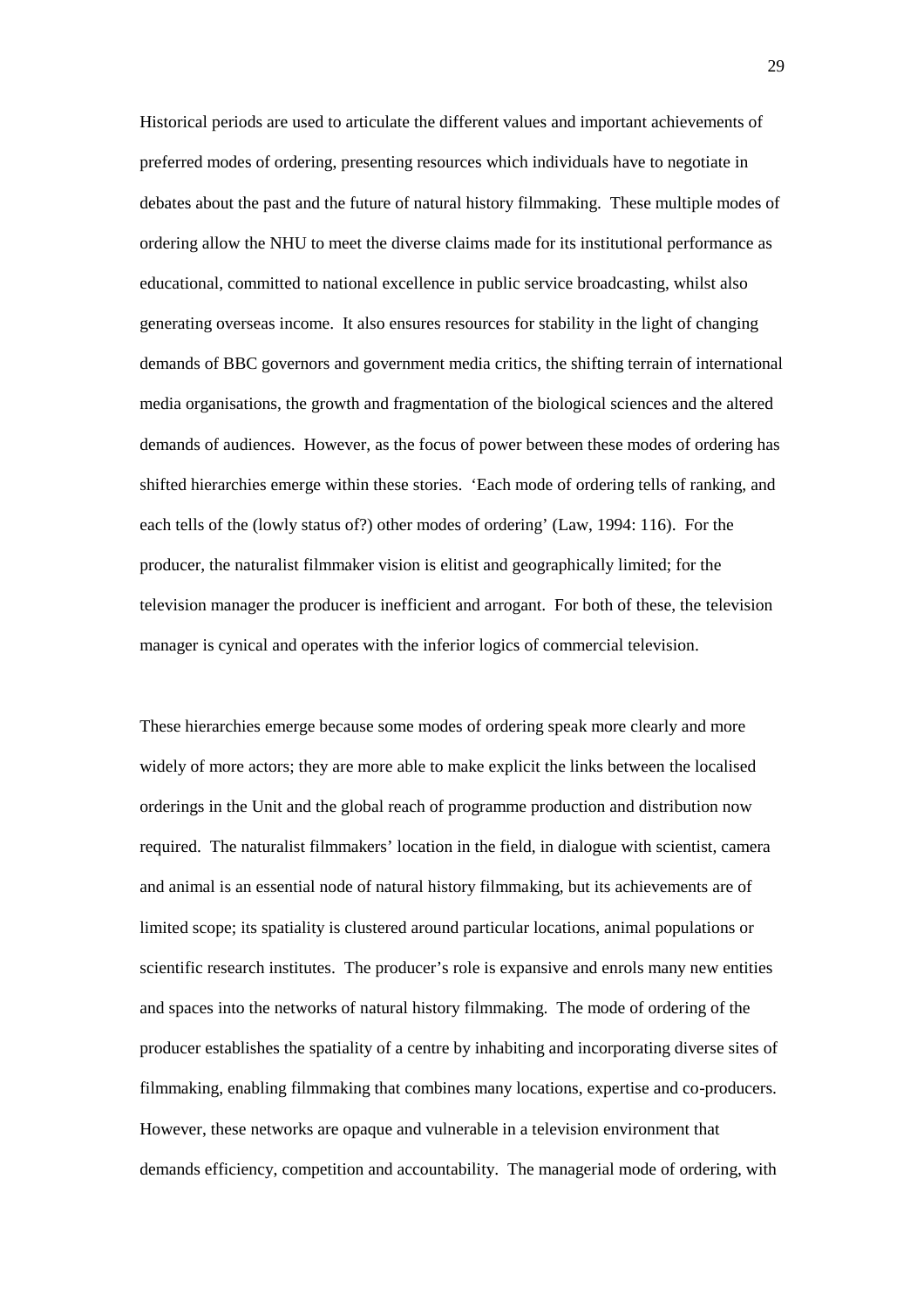its language of enterprise and performance indicators is able to create more certainty and transparency within the networks of natural history filmmaking. However, this certainty is only visible from some points in the network and comes at a cost to previously established relationships. All modes of ordering depend on previous, building on network associations already in place. The forms of spatiality expressed depend on prior configurations, but no longer at the forefront of developments in filmmaking the roles are stabilised and demoted. They are vital spatial components of an actively performed network, but no longer the point of innovation. None of these modes of ordering thus has intrinsic effects, and in another department, context or within another trajectory their achievements would be different. Latour suggests there is never an interaction that is not framed (Latour, 1999: 19), and these modes of ordering are always in motion. The narrations of the NHU illustrate the institutional orderings and spatial strategies through which the stabilities of the network are achieved. However, they also illustrate that it could have been otherwise.

This finally brings me on the role of the individual within the Unit. Throughout the organisational literature is an enduring duality between individual and institution. How much do individuals create the organisation, and to what extent are they shaped by it? In the language of institutional geographies, to what extent are the spaces individuals inhabit in an organisation of their own making or choosing? By approaching this question through a set of recursive modes of ordering rehearsed by individuals themselves I hope I have demonstrated there is no singular way of belonging to or performing the identity of the Unit. The institution of the Natural History Unit contains multiple and complex relational spaces, frontiers, and interfaces in which power is constantly being reformed and recreated. All entities within the institution have capacity for agency and each mode or ordering has a role to play in maintaining the stability of the Unit. There are tensions between individuals and organisational demands, which cause frustration or resignation, and hierarchies are evident in the processes of ordering. However, many of the voices represented in this paper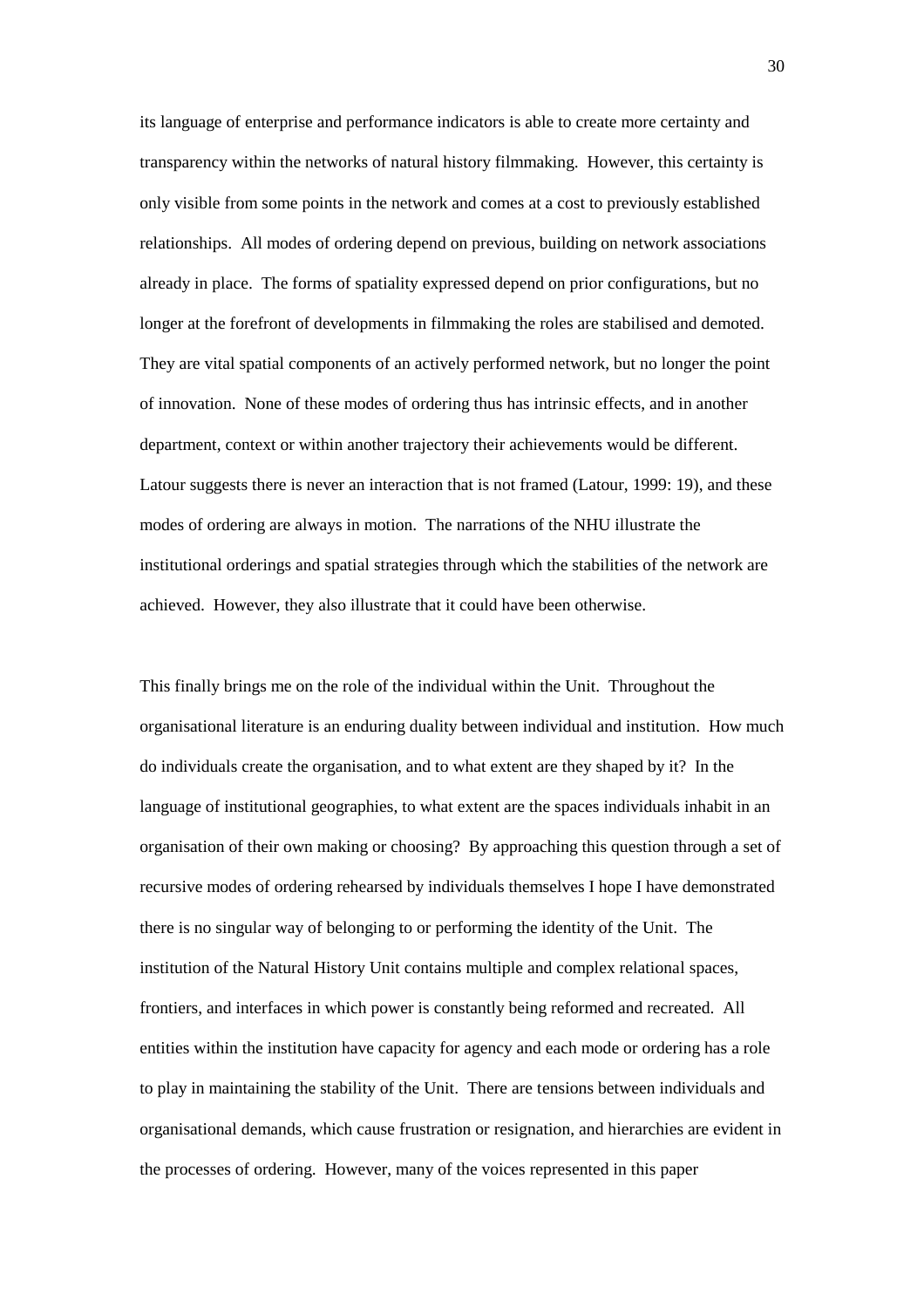demonstrate that individuals recognise the variety and possibility of performing different roles at different times. The continued success of the Unit owes much to the ability of its members to move beyond individualistic attitudes towards agency and withstand the tensions of contemporary natural history television production and their own partial identities and contradictory voices. It is the localised and overlapping, contingent and contested orderings of material and people, located in the relational spaces of the field, the academic institute, the production office, the distribution centre and the living room that make up the decentred institutional geographies of the Natural History Unit.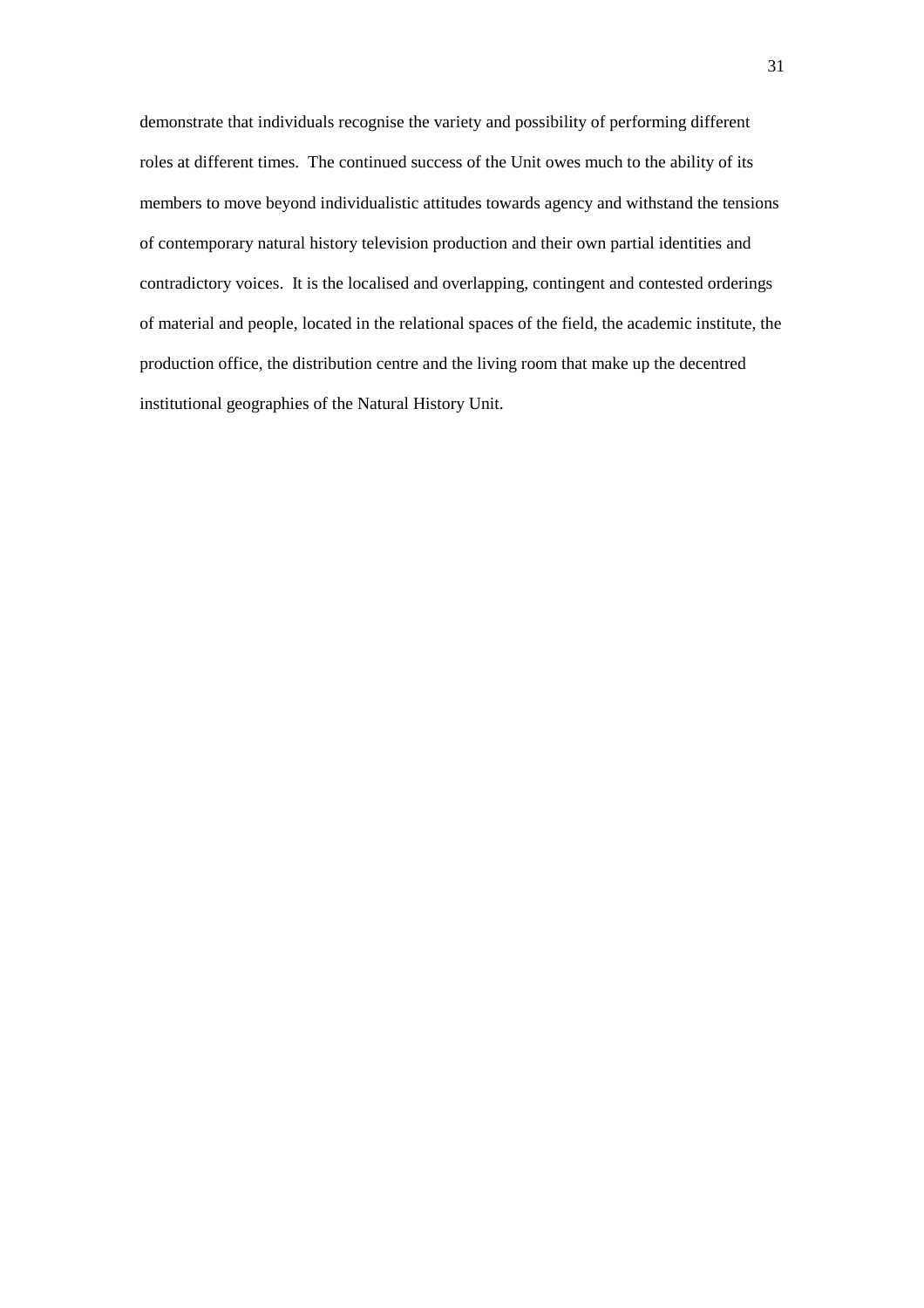### **References**

Alvorado, M., Steward, J., 1985. Made for Television: Euston Films Limited. BFI Publications, London.

Askew, R., 23 October 1992. Endangered Species? Venue 9, 10.

BBC Corporate Affairs, 1992. Extending Choice: The BBC's Role in the New Broadcasting Age.

BBC South Press Office, 1990. Natural History Unit Publicity Brochure.

Bingham, N., 1996. Object-ions: from technological determinism towards geographies of relations. Environment and Planning D: Society and Space 14, 635-657.

Brown, M., 18 September 1992. BBC's head of natural history quits. The Independent. No page number on NHU archived material.

Callon, M., 1986. Some elements of a sociology of translation: domestication of the scallops and the fisherman of St. Brieuc Bay. In: Law, J., (Ed) Power, Action and Belief: A New Sociology of Knowledge? Routledge, London, pp. 196-233.

Chia, R., 1995. From modern to postmodern organizational analysis. Organization Studies 16 vol. 4, 579-604.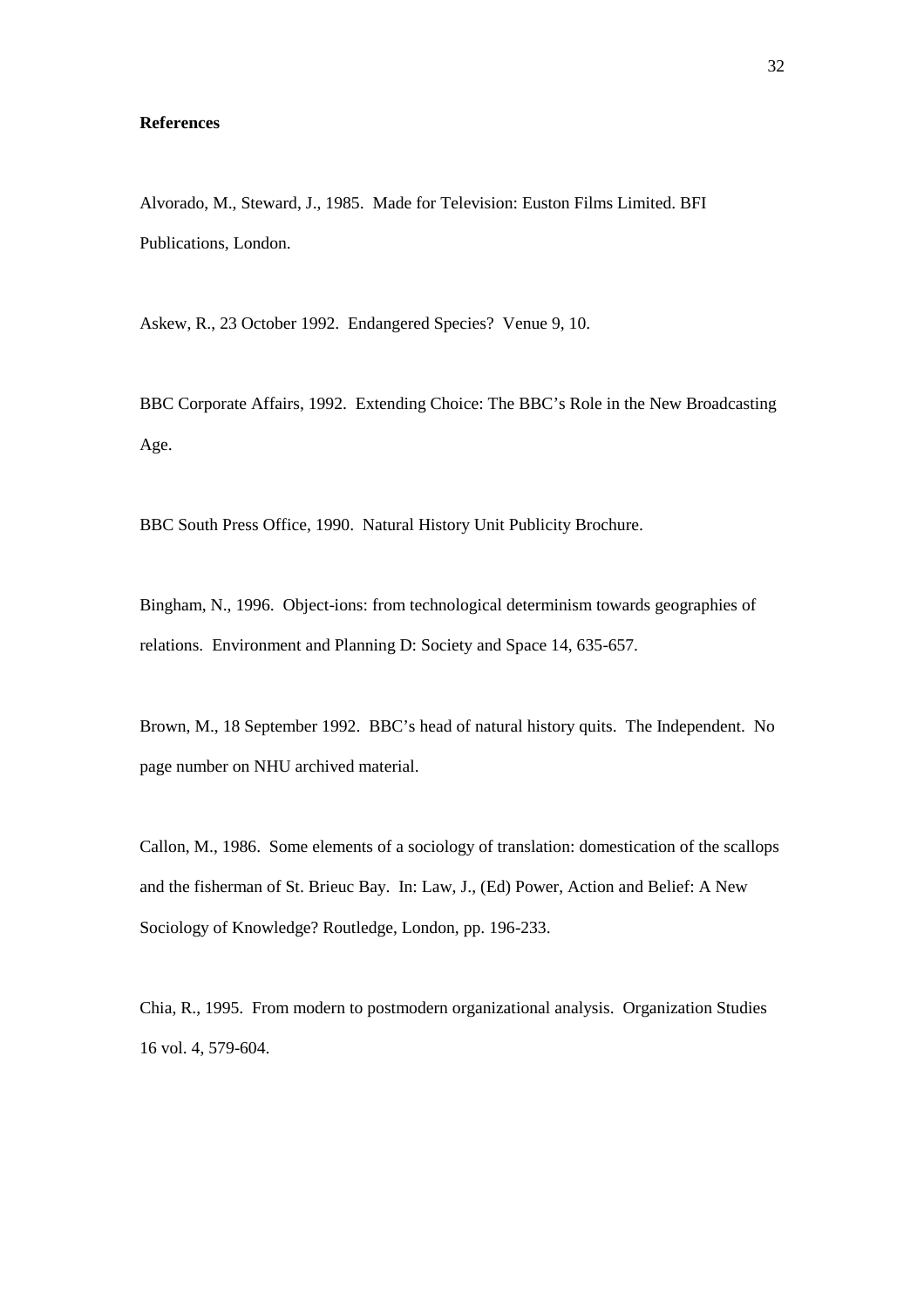Cooper, R., Law, J., 1995. Organization: distal and proximal views. In: Bacharach, S., Gagliardi, P., Mundell, B. (Eds.) Studies in Organizations: The European Tradition. JAI press, Greenwich CT.

Crowther, B., 1995. Towards a feminist critique of television natural history programmes. In: Florence, P., Reynolds, D. (Eds.) Feminist Subjects: Multi Media. Manchester University Press, Manchester, pp. 127-147.

Davies, G., 1998. Networks of Nature: Stories of Natural History Filmmaking at the BBC. London, Unpublished PhD thesis.

Davies, G., forthcoming. Science, Observation and Entertainment: Competing Visions of Post-war British Natural History Television. Paper submitted to Ecumene.

Dunn, E., 23 September 1992. The claws were out for the natural history man. Daily Telegraph, 12.

Haraway, D., 1989. Primate Visions: gender, race and nature in the world of modern science. Verso, London.

Haraway, D., 1997.

Modest\_Witness@Second\_Millenium.FemaleMan©\_Meets\_Oncomouse TM: Feminism and Technoscience. Routledge, London.

Hinchcliffe, S., 1996. Technology, power, and space-the means and ends of geographies of technology. Environment and Planning D: Society and Space 14, 659-682.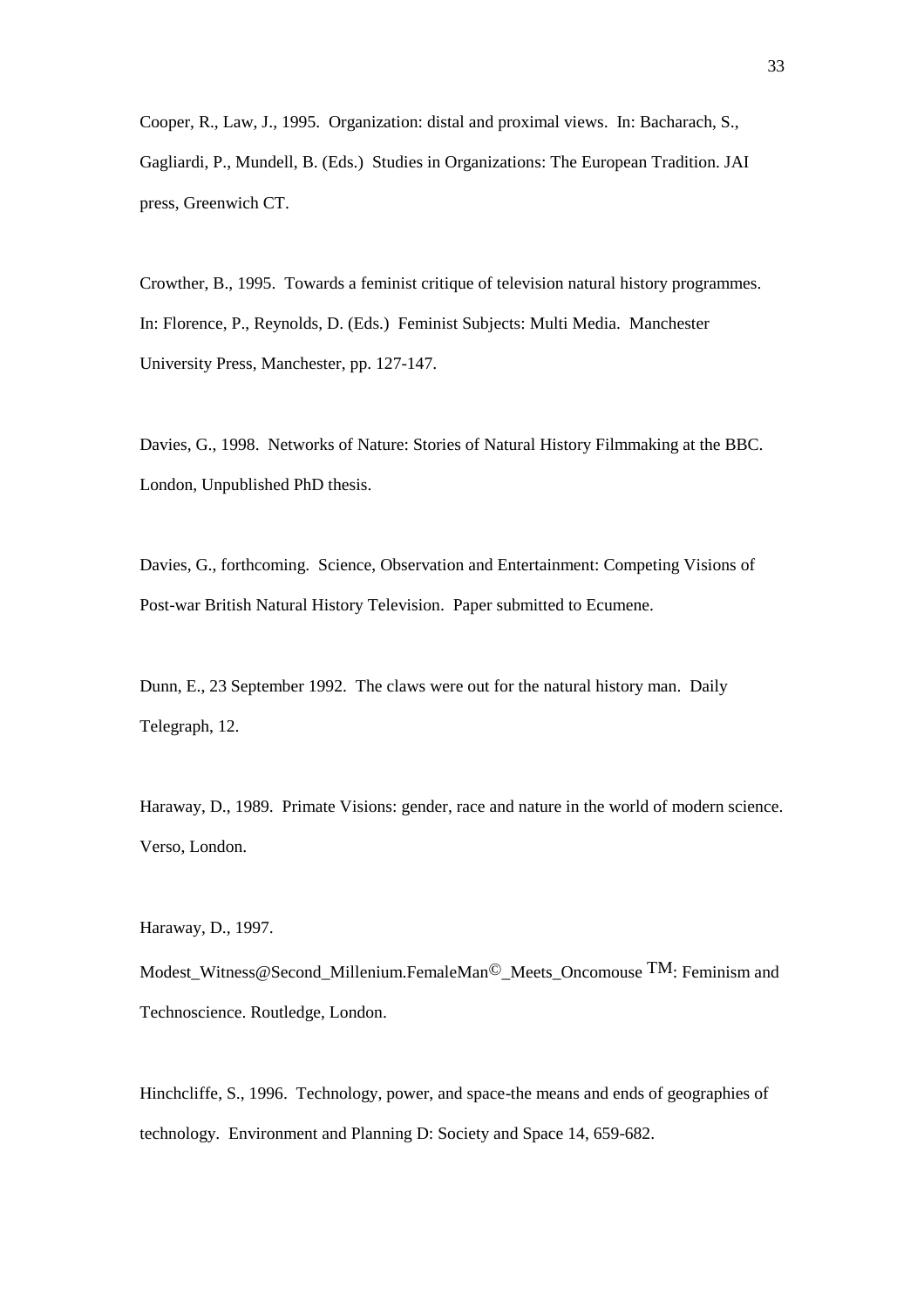Kumar, K., 1977. Holding the middle ground: the BBC, the public and the professional broadcaster. In: Curran, J., Gurevitch., M., Woollacott., J. (Eds.) Mass Communication and Society*.* Edward Arnold, London pp.231-248

Latour, B., 1987. Science in Action: How to Follow Scientists and Engineers through Society. Harvard University Press, Cambridge MA.

Latour, B., 1988. The Pasteurization of France. Harvard University Press, Cambridge MA.

Latour, B., 1993. We Have Never Been Modern. Harvester Wheatsheaf, London.

Latour, B., 1996. Aramis or the Love of Technology. Harvard University Press, London.

Latour, B., 1999. On recalling ANT. In Law, J., Hassard, J. (Eds.) Actor Network Theory and After. Blackwells, Oxford, pp. 15-26.

Latour, B., 2000. Pandora's Hope. Harvard University Press, London.

Law, J., 1994. Organising Modernity. Blackwells, Oxford.

Law, J., 1999. After ANT: complexity, naming and topology. In Law, J., Hassard, J. (Eds.) Actor Network Theory and After. Blackwells, Oxford, pp. 1-15.

Livingstone, D., 1995. The spaces of knowledge: contributions towards a historical geography of science. Environment and Planning D: Society and Space, 13, 5-34.

Matless, D., 1998. Landscape and Englishness. Reaktion Books, London.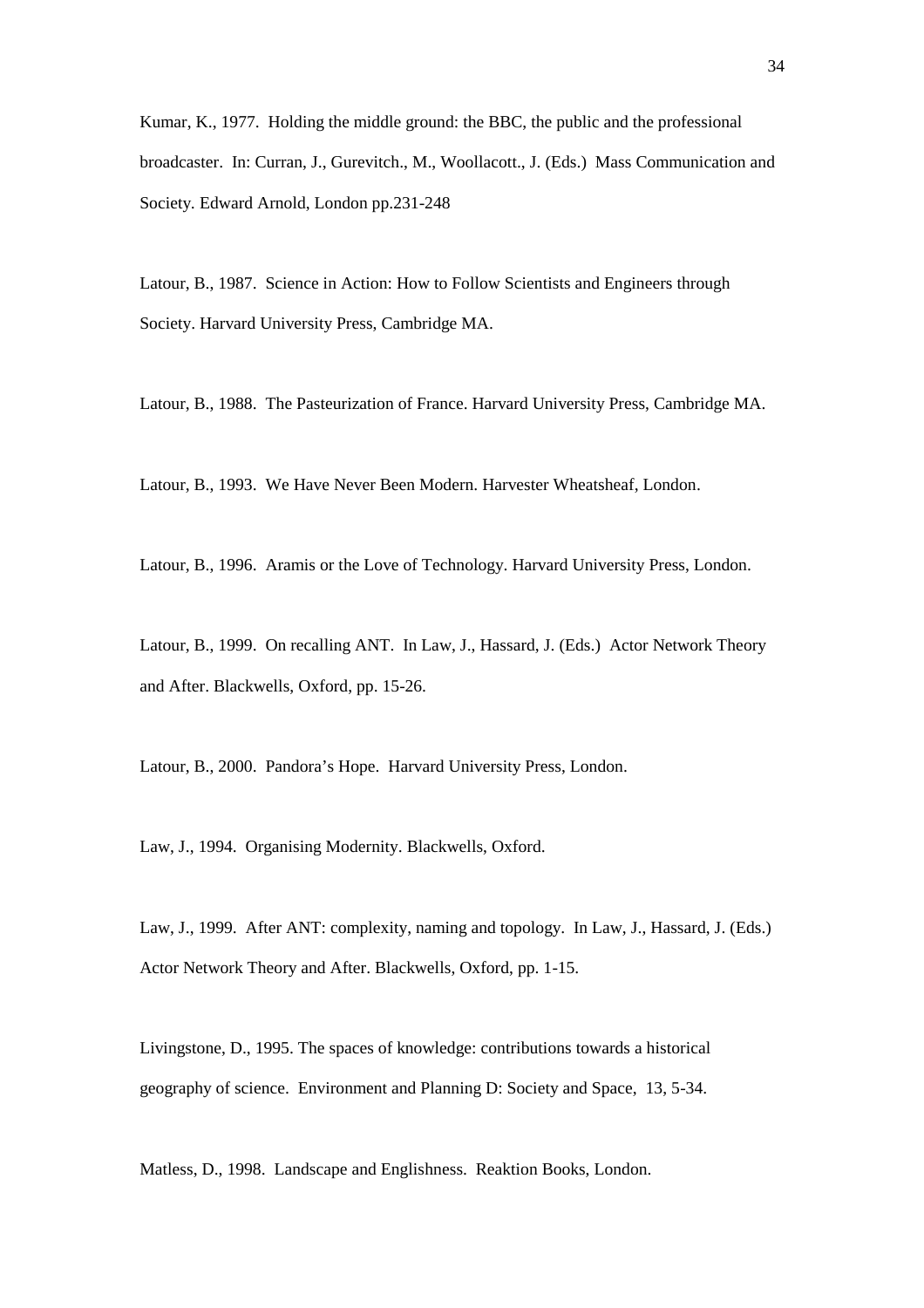Murdoch, J., 1994. Weaving the seamless web: a consideration of network analysis and its potential application to the study of the rural economy. Centre for Rural Economy Working Paper Series, Newcastle-Upon-Tyne, Working Paper 3.

Murdoch, J., 1997. Towards a geography of heterogeneous associations. Progress in Human Geography 21, vol. 3, 321-337.

Murdoch, J., 1998. The Spaces of Actor-Network Theory. Geoforum 29, vol. 4, 357-374.

Murdoch, J., Marsden, T., 1995. The spatialization of politics: local and national actor spaces in environmental conflict. Transactions of the Institute of British Geographers 20, 368-380.

Parsons, C., 1982. True to Nature: Christopher Parsons looks back on 25 years of wildlife filming with the BBC Natural History Unit. Patrick Stephens Ltd, London.

Schlesinger, P., 1987. Ten years on: introductory essay. In: Schlesinger, P. Putting Reality Together. Routledge, London, pp. xi-xliv.

Serres, M., 1995. Angels: a Modern Myth. Flammarion, Paris.

Strum, S., Latour, B. 1987. The meaning of the social: from baboons to humans. Social science information, 26, 783-802.

Thrift, N. 1996. Spatial Formations. Sage Publications, London.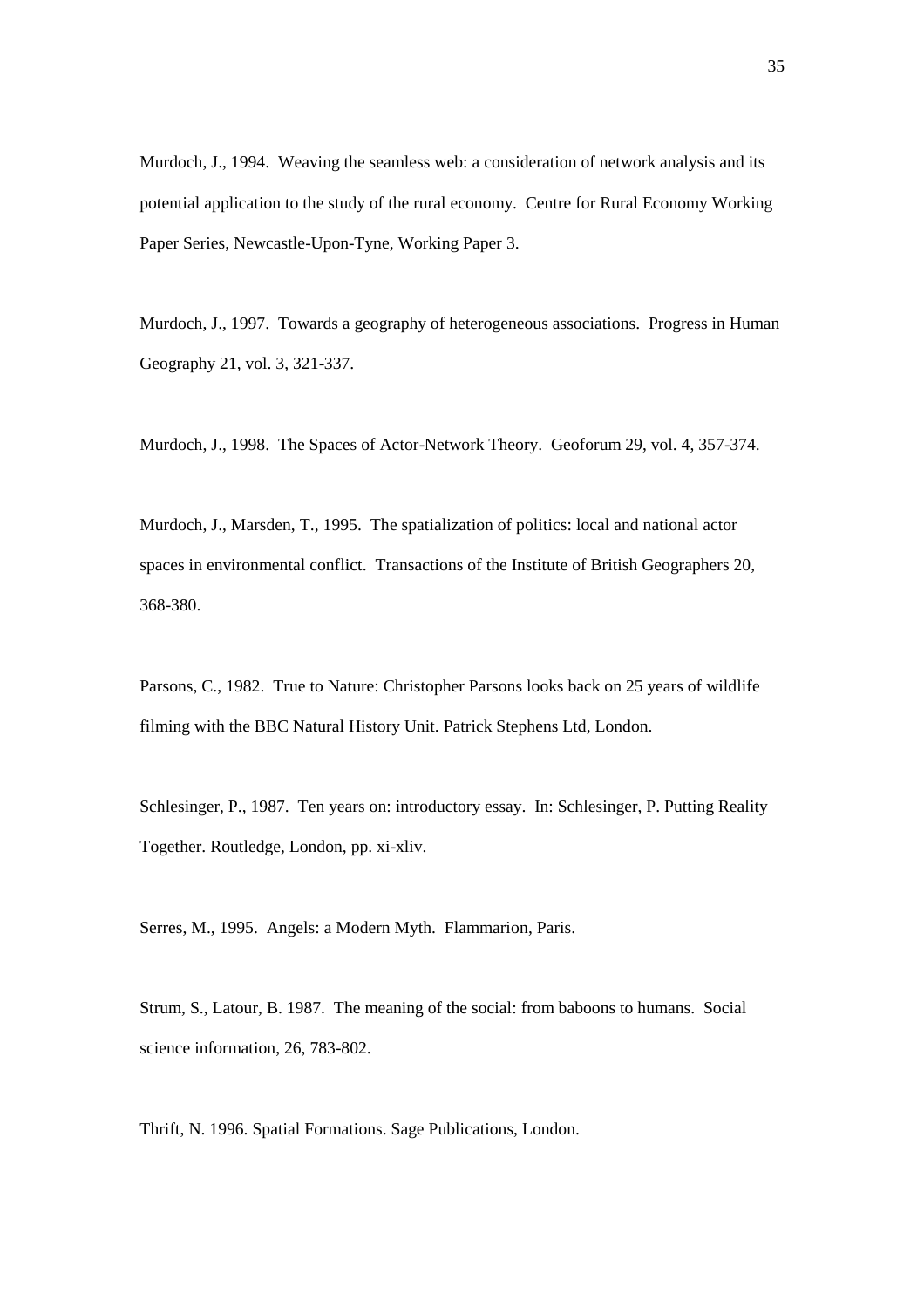Whatmore, S., 1999a. Hybrid geographies: rethinking the 'human' in human geography. In: Massey, D., Allen, J., Sarre P. (Eds) Human Geography Today. Polity Press, Oxford pp.22- 39.

Whatmore, S., 1999b. Culture-Nature. In: Cloke, P., Crang, P., Goodwin, M. (Eds.) Introducing Human Geographies. Arnold, London, pp. 4-11.

Whatmore, S., Thorne, L. 1998. Wild(er)ness: reconfiguring the geographies of wildlife. Transactions of the Institute of British Geographers 23, vol. 4, 435-454.

*Wildlife Jubilee,* 1982. Post Production Script written and produced by George Inger and Peter Bale, BBC Natural History Unit Library.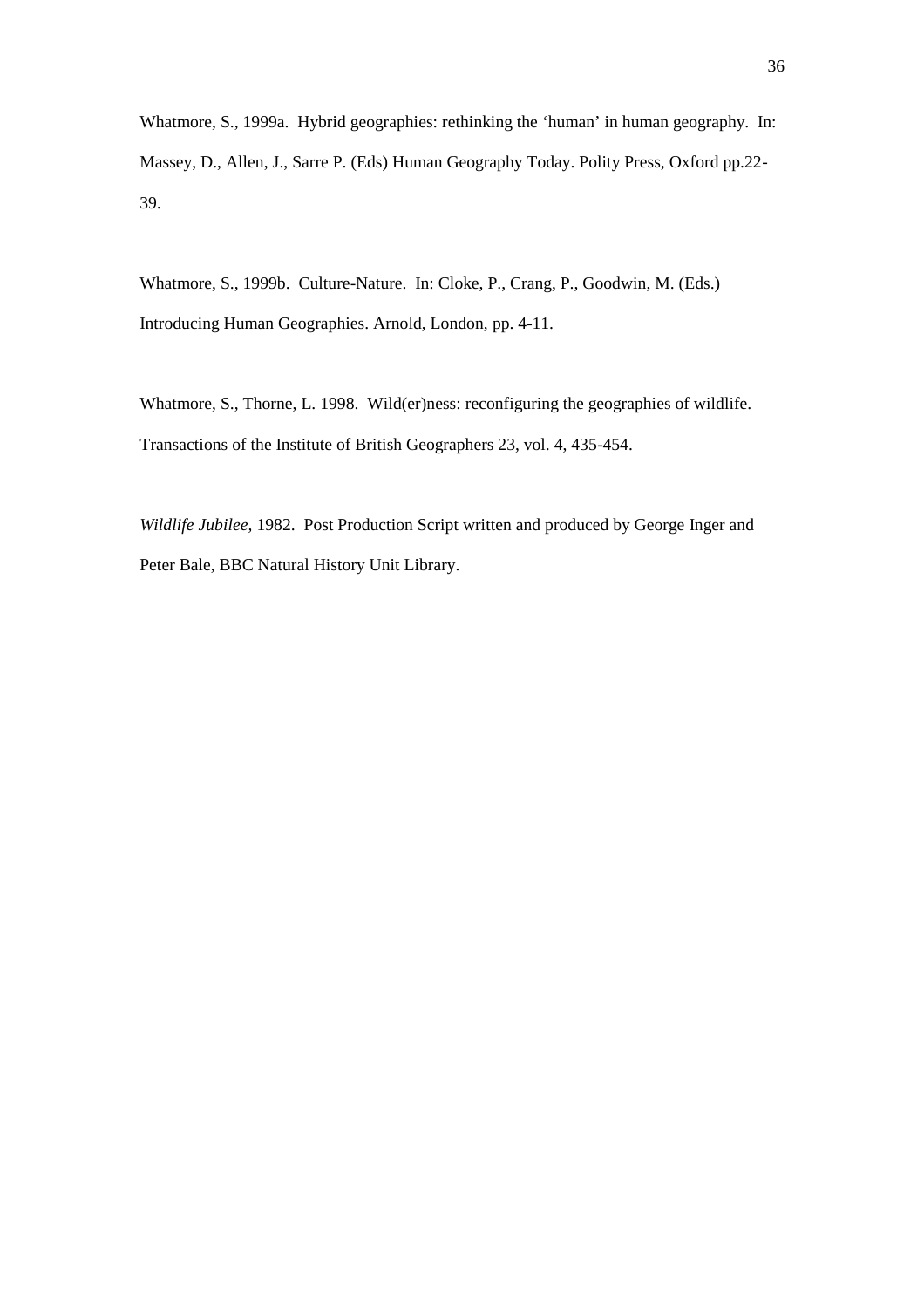$1$  This terminology emerged at the BBC in the run up to the review of the Corporation, published in the document *Extending Choice*, which cemented the organisation's public service broadcasting charter and ability to levy a universal license fee for another ten years until 2006 (BBC Corporate Affairs, 1992).  $2^2$  The whole career of many of these people has been within wildlife programme making, some totally within the NHU. The NHU occupies an unusual position within the established pattern of television career paths. Whereas newcomers to children's television tend to set their sights on light entertainment, then drama; whilst others follow a paths from local news, to current affairs and national news broadcasts; natural history filmmakers tend to stay natural history filmmakers. The first generation of filmmakers are now mostly retired and two Unit pioneers, Desmond Hawkins and Johnny Morris, died in May 1999. However, aside from these few early individuals, many later cohorts are still active in natural history filmmaking.

 $3$  ANT does not deny the pre-existence of raw materials from which the relations constituting entities are constructed, rather that since definable 'objects' only emerge from the discourses which hold them in place within stable networks, the configuration of any entity is contingent upon its relations with other entities. Latour's most recent book, *Pandora's Hope* further explains his epistemological and ontological claims for actor network theory (Latour, 2000).

<sup>4</sup> The many individuals that feature in this paper are represented in the following way. Quotes from NHU archived sources of filmmaking literature or my own press cuttings are reproduced with attributions as published, since these are public statements. With my own research in the Unit several key individuals, such as head of Unit, head of library and long serving producers like John Sparks, were happy to be interviewed as named individuals. These individuals are used to managing the public face of the Unit, and I am happy to reproduce their names here. All quotes attributed to these individuals thus have both first and second name. Other members of the Natural history Unit are given first names only, and these are pseudonyms. I recorded interviews with around 20 'ordinary' members of the Unit, exploring their motivations, practices, hopes and fears for natural history filmmaking. Only a few of these are represented here. Partly, these are the most articulate; as Law suggests successful ordering requires workable representations (1994: 25) and the explanatory scope of these individuals often